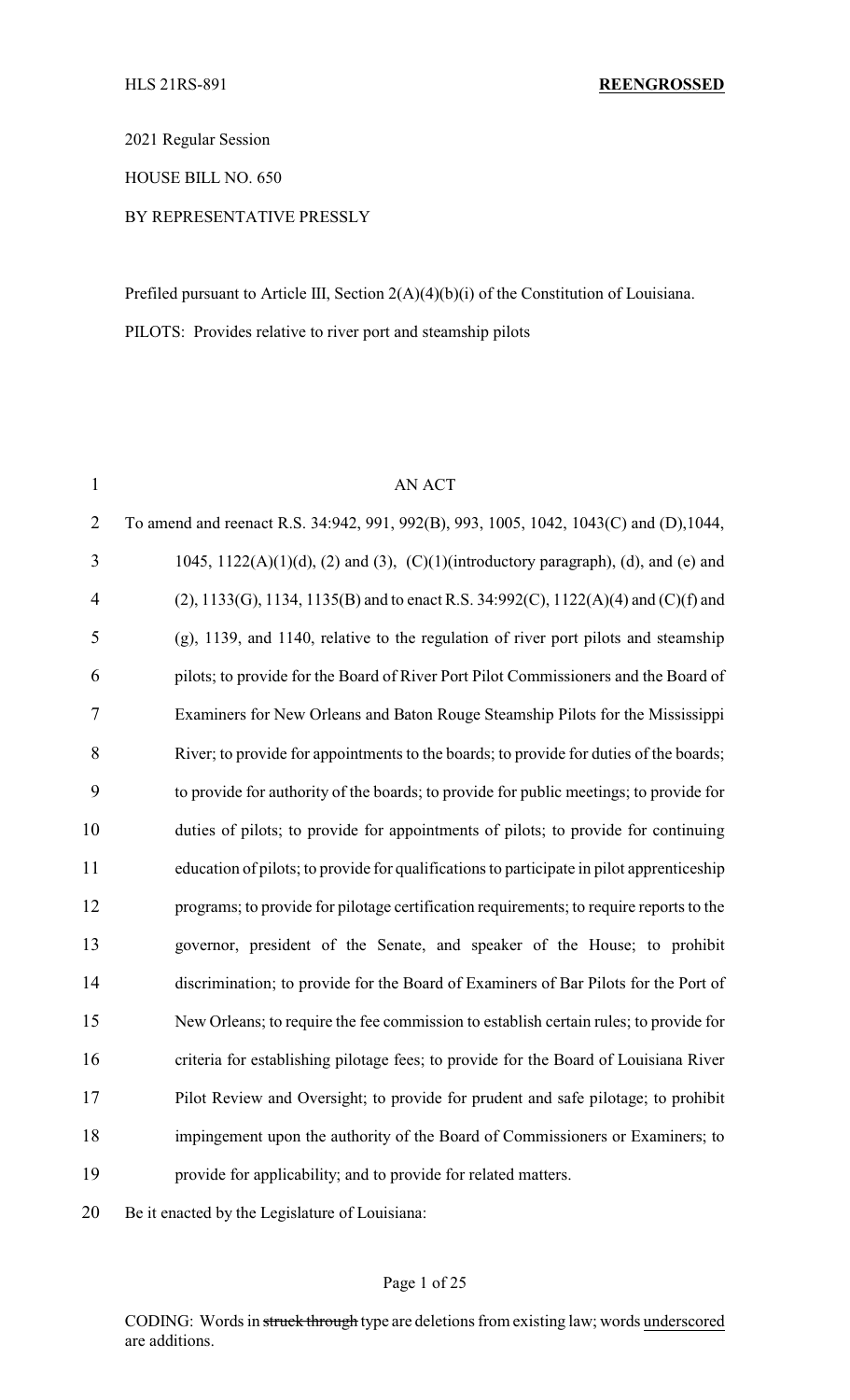| $\mathbf{1}$   | Section 1. R.S. 34:991, 992(B), 993, 1042, 1044, 1045, 1122(B)(1) and (C),                       |
|----------------|--------------------------------------------------------------------------------------------------|
| $\overline{2}$ | 1133(G), 1134, and 1135(B) are hereby amended and reenacted and R.S. $34:992(C)$ ,               |
| 3              | $1043(C)$ , $1122(A)(4)$ , 1139, and 1140 are hereby enacted to read as follows:                 |
| $\overline{4}$ | §942. Board of examiners; appointment, terms and compensation of members                         |
| 5              | A. The governor shall appoint three examiners to constitute the Board of                         |
| 6              | Examiners of Bar Pilots for the Port of New Orleans <del>, all of whom shall be bar pilots</del> |
| 7              | and shall have served as such for a minimum of five years preceding their                        |
| 8              | appointment at the entrances of the Mississippi River into the Gulf of Mexico or the             |
| 9              | entrance of any other waterway connecting the City of New Orleans with the Gulf                  |
| 10             | of Mexico or other outside waters; the:                                                          |
| 11             | (1) Two of the examiners shall be active bar pilots and shall have served as                     |
| 12             | such for a minimum of five years preceding their appointment piloting sea-going                  |
| 13             | vessels into and out of any entrance of the Mississippi River and into and out of the            |
| 14             | entrances of all other waterways connecting the Port of New Orleans with outside                 |
| 15             | waters of the Gulf of Mexico.                                                                    |
| 16             | The Board of Commissioners of the Port of New Orleans shall<br>(2)                               |
| 17             | recommend three individuals to the governor from which the governor may choose                   |
| 18             | one examiner, who shall be separate, distinct, and independent of pilotage interest.             |
| 19             | B. The examiners shall hold office for four years or until their successors are                  |
| 20             | appointed and qualified, and shall perform their duties without compensation.                    |
| 21             | $\ast$<br>*<br>$\ast$                                                                            |
| 22             | §991. Board of River Port Pilot Commissioners; powers and duties,; appointment,;                 |
| 23             | qualification,; and removal of members                                                           |
| 24             | A. There is hereby created the Board of River Port Pilot Commissioners for                       |
| 25             | the Port of New Orleans. The board shall consist of three five citizens appointed by             |
| 26             | the governor, with the consent of the Senate, who as follows:                                    |
| 27             | Four commissioners shall each presently hold a commission as a river                             |
| 28             | port pilot and such commission that has been active for a period of not less than four           |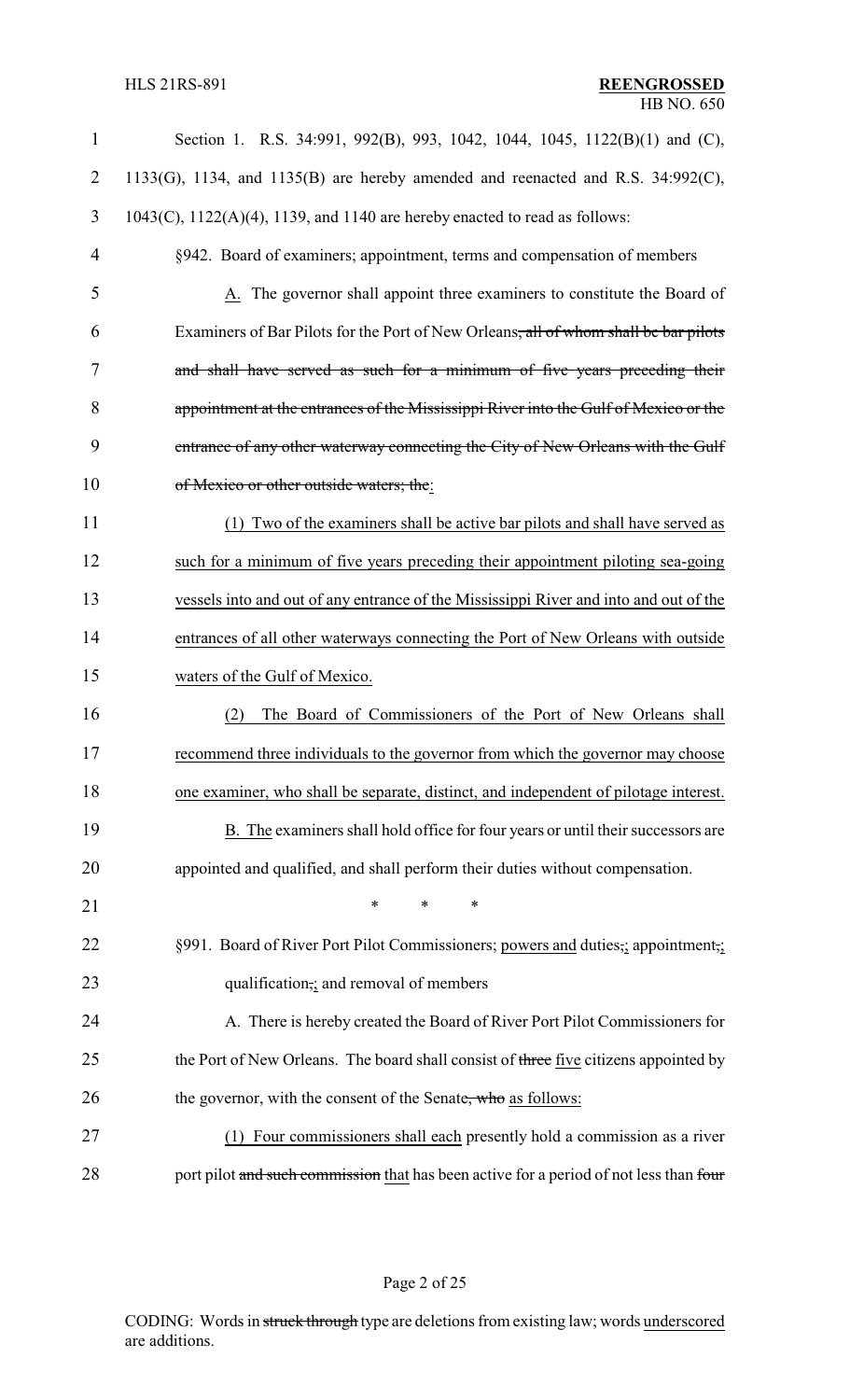| $\mathbf{1}$ | five years. The governor, in appointing the said commissioners, shall designate the    |
|--------------|----------------------------------------------------------------------------------------|
| 2            | president of the board.                                                                |
| 3            | The Board of Commissioners of the Port of New Orleans, the<br>(2)                      |
| 4            | Plaquemines Port and Harbor Terminal District, and the St. Bernard Port, Harbor and    |
| 5            | Terminal District shall jointly recommend three individuals to the governor from       |
| 6            | which the governor may choose one commissioner, who shall be separate, distinct,       |
| 7            | and independent of pilotage interest. No nominee submitted in accordance with this     |
| 8            | Paragraph shall serve on the Board of Louisiana River Pilot Review and Oversight       |
| 9            | or the Louisiana Pilot Fee Commission.                                                 |
| 10           | B. The commissioners shall serve at the pleasure of the governor.                      |
| 11           | C. The said commissioners shall take an oath to faithfully perform their               |
| 12           | duties., shall comply with the Louisiana Code of Governmental Ethics, and shall        |
| 13           | perform their duties without compensation.                                             |
| 14           | B.D. The Board of River Port Pilot Commissioners for the Port of Orleans               |
| 15           | shall:                                                                                 |
| 16           | (1) Formulate rules and regulations pursuant to the Administrative Procedure           |
| 17           | Act establishing qualifications of river port pilots and providing for the examination |
| 18           | and approval of apprenticeship programs for the river port pilots, and to administer   |
| 19           | the evaluation and examination of river port pilots.                                   |
| 20           | (2) Meet at least quarterly and at all such times as the president of the              |
| 21           | commission deems necessary.                                                            |
| 22           | (3) Formulate rules and regulations pursuant to the Administrative Procedure           |
| 23           | Act establishing minimum standards of conduct consistent with this Section for river   |
| 24           | port pilots to include neglect of duty, drunkenness, carelessness, habitual            |
| 25           | intemperance, substance abuse, and incompetency, and make other rules and              |
| 26           | regulations for the proper and safe pilotage upon the waters covered by this Subpart   |
| 27           | and for the efficient administration of this Subpart.                                  |
| 28           | (4)<br>Conduct hearings pursuant to the Administrative Procedure Act,                  |
| 29           | including the right to subpoena documents and witnesses pursuant to R.S. 49:956,       |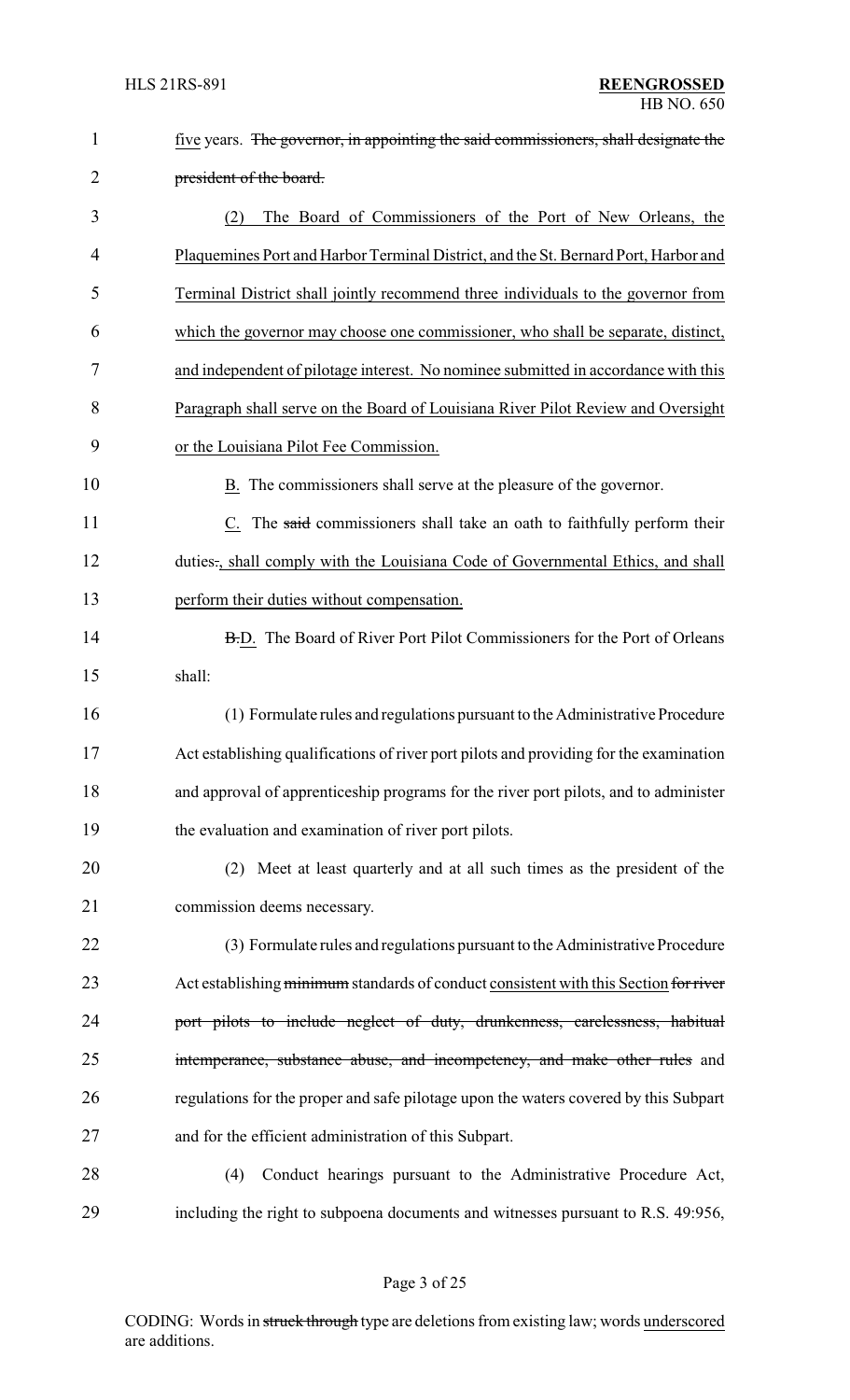| 1              | and investigate the violation of any provisions of this Subpart or rules or regulations |
|----------------|-----------------------------------------------------------------------------------------|
| $\overline{2}$ | adopted by the commissioners, and to report all findings and conclusions to the         |
| 3              | governor, should the board request action by the governor.                              |
| 4              | (5) Have the authority to impose a fine of not more than five hundred dollars           |
| 5              | upon any river port pilot, to reprimand or remove from a vessel any river port pilot,   |
| 6              | or to recommend to the governor that the commission of any river port pilot be          |
| 7              | suspended or revoked if after a hearing conducted in accordance with the                |
| 8              | Administrative Procedure Act, a river port pilot is found in violation of any rule or   |
| 9              | regulation adopted by the Board of River Port Pilot Commissioners. In any event,        |
| 10             | the Board of River Port Pilot Commissioners shall have the authority also to suspend    |
| 11             | a river port pilot's commission in accordance with R.S. 49:961(C).                      |
| 12             | (6) Provide to all river port pilots and river port pilot candidates rules and          |
| 13             | regulations.                                                                            |
| 14             | E. No pilot association shall impose any custom, rule, bylaw, or charter                |
| 15             | provision on the board or its authority. Further, any attempt to exercise any authority |
| 16             | over or affecting the board's authority shall be deemed a violation of Chapter 6 of     |
| 17             | Title 34 of the Louisiana Revised Statutes of 1950 governing pilotage.                  |
| 18             | E.F. For purposes of this Subpart and the Administrative Procedure Act                  |
| 19             | only, the term commission shall be used interchangeably with the term license and       |
| 20             | shall have the same meaning.                                                            |
| 21             | G. Once a quorum is established, all meetings of the Board of River Port                |
| 22             | Pilot Commissioners for the Port of Orleans shall comply with public meeting            |
| 23             | requirements in accordance with the Open Meetings Law.                                  |
| 24             | §992. River port pilots; duties; appointment; discontinuation of duties                 |
| 25             | $\ast$<br>*<br>*                                                                        |
| 26             | River port pilots A river port pilot shall be duly appointed and<br><b>B.</b>           |
| $27\,$         | commissioned by the governor and shall serve as be subject to an ethical code of        |
| 28             | conduct promulgated by the Board of River Port Pilot Commissioners as provided          |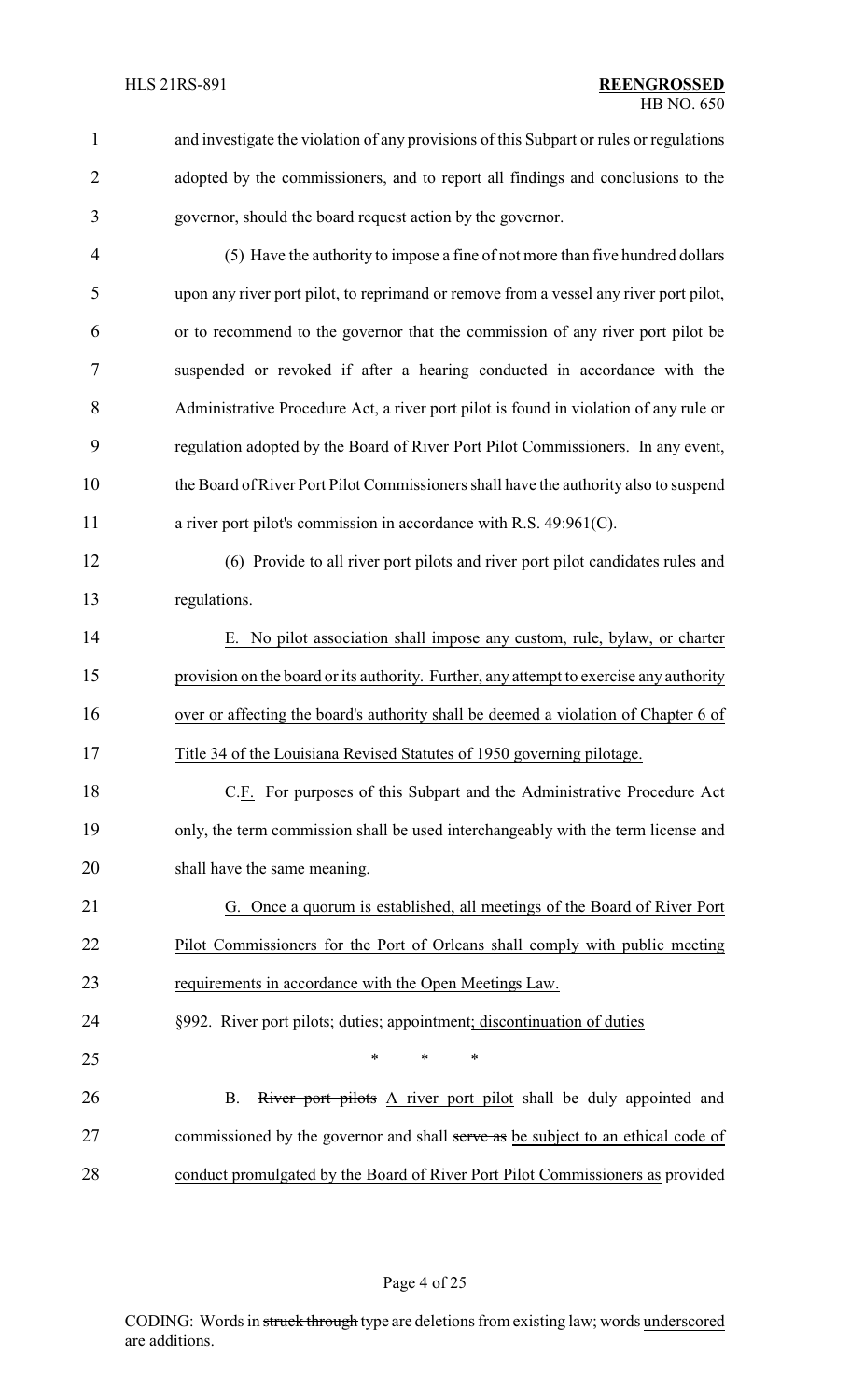

 no applicant shall be considered by the board unless he submits proper evidence of 11 moral character and is a voter of this state, and shall have completed an approved 12 apprenticeship program within the geographic area affected by this Subpart a board- approved pilot apprenticeship program. The Board of River Port Pilot Commissioners shall issue a certificate to the governor that the applicant has satisfied the requirements of this Subpart. The governor may then, in his discretion, 16 appoint said the applicant to any existing vacancies vacancy.

1 by law  $\sigma$  until revocation of the appointment or commission by the governor in

- B. Candidates seeking to participate in a pilot apprenticeship program shall 18 meet all of the following minimum requirements:
- (1) Have a bachelor's degree or diploma granted by a four-year college or university.
- (2) Hold a United States Coast Guard First-Class Pilot License of Steam or Motor Vessel of any gross tons for operating on the Mississippi River as designated by the Board of River Port Pilot Commissioners.
- (3) Be less than forty years of age before being accepted into the apprenticeship program.
- (4) Hold one of the following United States Coast Guard licenses for at least 27 one year prior to December thirty-first of the year the application to participate in a pilot apprenticeship program is submitted: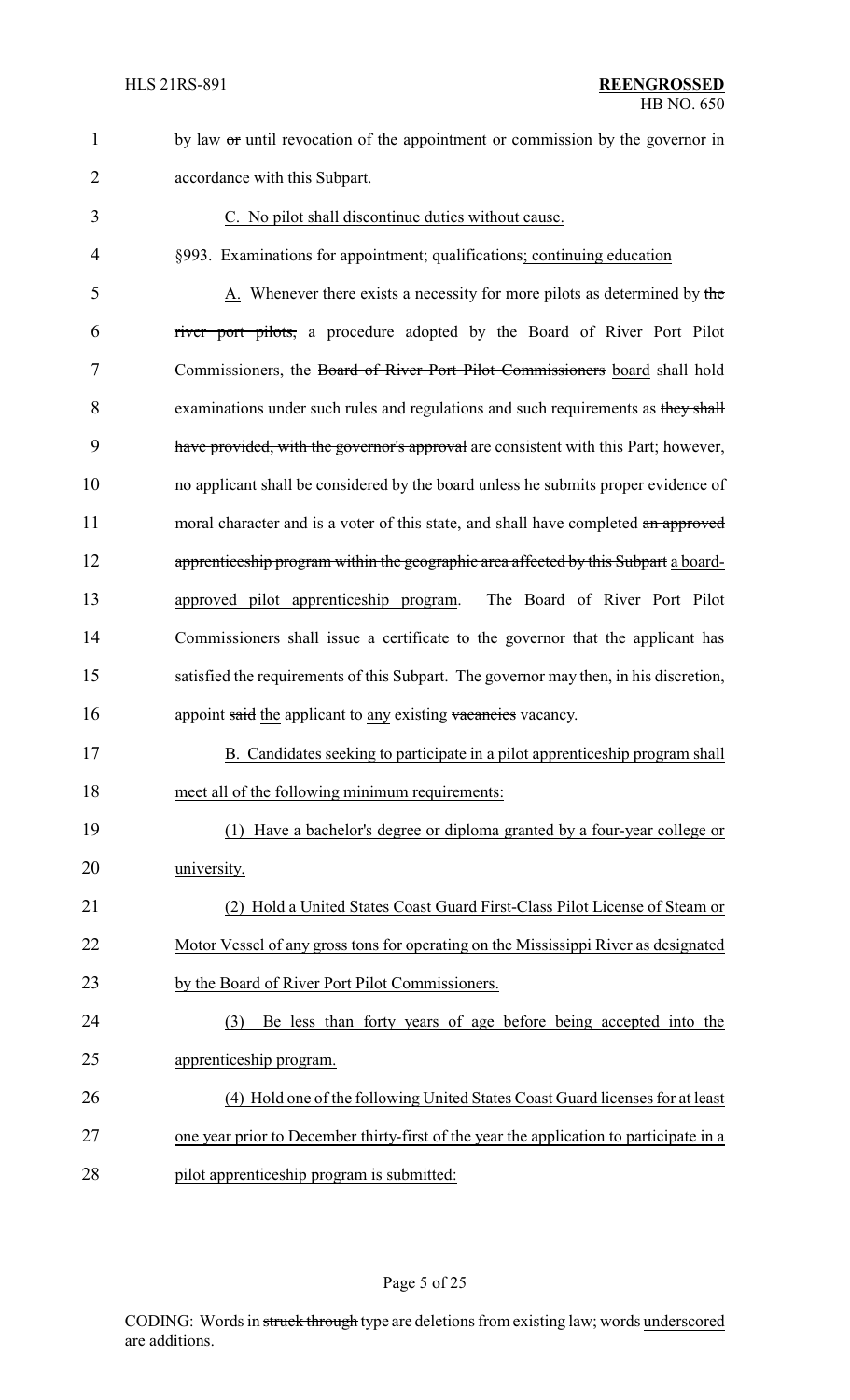| $\mathbf{1}$   | (a) A license authorizing service as master of steam or motor vessels of less      |
|----------------|------------------------------------------------------------------------------------|
| $\overline{2}$ | than one thousand six hundred gross registered tons, or any upgrade thereof, upon  |
| 3              | inland waters, rivers, or lakes.                                                   |
| 4              | A second mate's license, or any upgrade thereof, of steam or motor<br>(b)          |
| 5              | vessels of any gross tons upon oceans.                                             |
| 6              | (5) Have not been convicted of a felony offense involving drugs, personal          |
| 7              | consumption of alcohol, or crime of truth in the sixty months prior to the date of |
| 8              | application.                                                                       |
| 9              | Submit to and pass a drug screen prior to being accepted into the<br>(6)           |
| 10             | apprenticeship program and agree to participate in a mandatory drug and alcohol    |
| 11             | testing program, required by 46 CFR 16 and conducted in compliance with 49 CFR     |
| 12             | 40.                                                                                |
| 13             | C. The Board of River Port Pilot Commissioners shall require pilotage              |
| 14             | certification consistent with this Part, including the following:                  |
| 15             | (1) State commissioned river port pilots shall comply with all requirements        |
| 16             | to maintain current their commission, their required Coast Guard licenses as       |
| 17             | provided by Subsection B of this Section, and such other certifications and        |
| 18             | continuing professional education classes, training, or programs as determined     |
| 19             | necessary by the board. A pilot with an active state license consistent with this  |
| 20             | Section, without an active United States Coast Guard license, may be expressly     |
| 21             | authorized to operate or perform duties on an interim basis by the Board of River  |
| 22             | Port Pilot Commissioners during the application or renewal period for a United     |
| 23             | <b>States Coast Guard license.</b>                                                 |
| 24             | Commencing on January 1, 2022, every commissioned pilot shall<br>(2)               |
| 25             | maintain a valid pilot's commission by attending forty hours of continuing         |
| 26             | professional education classes, programs, and a continuing ship simulator training |
| 27             | program, approved by the board, every five years. Classes, programs, and simulator |
| 28             | training received prior to January 1, 2022 shall not be counted toward this        |
| 29             | requirement.                                                                       |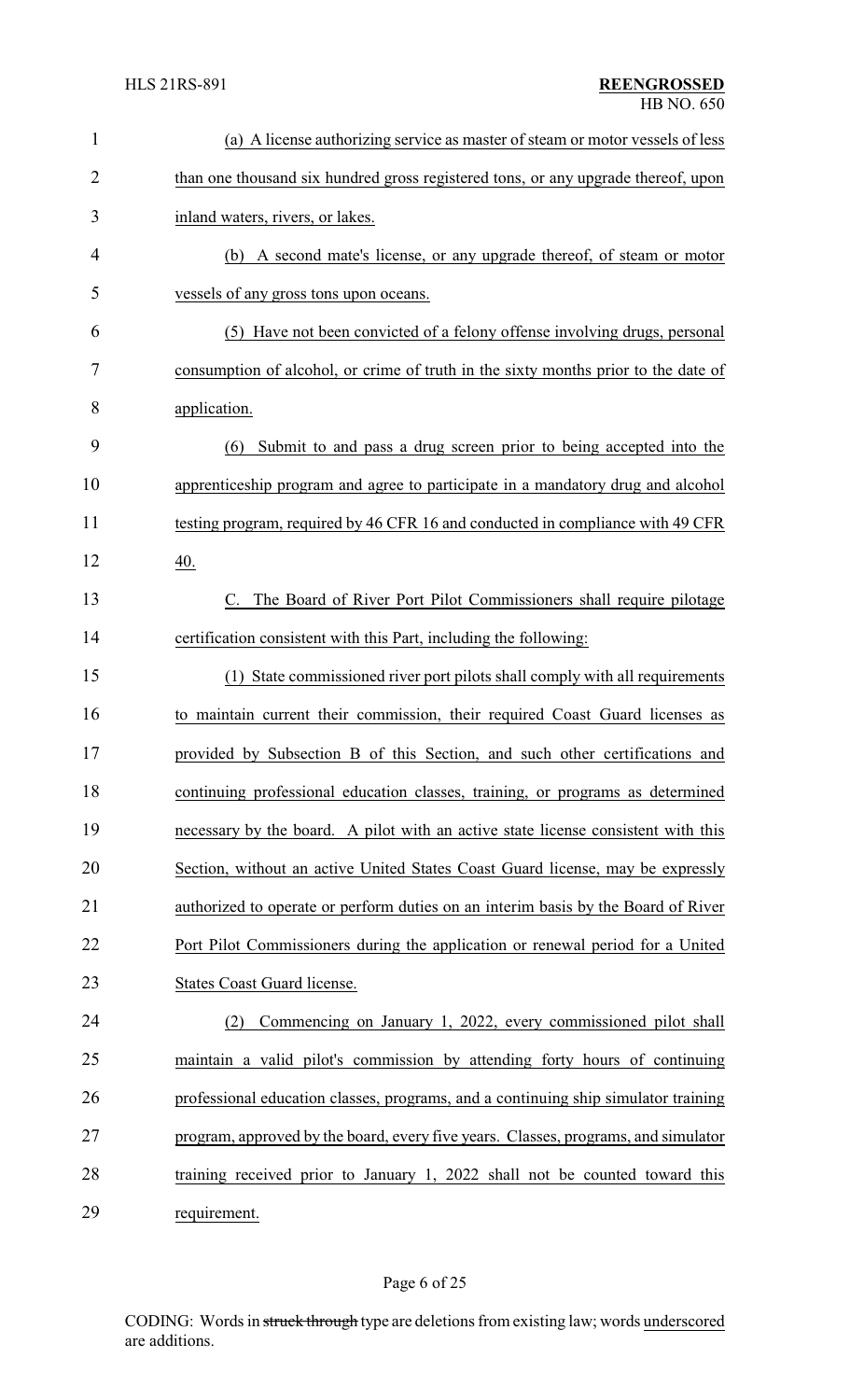| $\mathbf{1}$   | (3) A mandatory minimum number of professional education classes and                     |
|----------------|------------------------------------------------------------------------------------------|
| 2              | programs as required by the board.                                                       |
| 3              | A competence standard promulgated in accordance with the<br>(4)                          |
| $\overline{4}$ | Administrative Procedure Act with a minimum number of sixty turns per year.              |
| 5              | D. The Board of River Port Pilot Commissioners shall provide the governor,               |
| 6              | the president of the Senate, and the speaker of the House of Representatives with a      |
| 7              | report that shall include all of the following:                                          |
| 8              | (1) All state-commissioned pilots commissioned pursuant to this Section,                 |
| 9              | including their first and last names.                                                    |
| 10             | All applicants who were accepted for state pilot licensure or any<br>(2)                 |
| 11             | apprenticeship program, including each applicant's age, sex, race, and whether the       |
| 12             | applicant is related to any pilot commissioned pursuant to this Section or to any        |
| 13             | public official of the state, whether elected or appointed.                              |
| 14             | Notwithstanding other provisions of this Part, the board shall not<br>Е.                 |
| 15             | discriminate against anyone during selection or examination in favor of a person         |
| 16             | related, by blood or marriage, to any public official of the state, whether elected or   |
| 17             | appointed, and based on race, religion, national origin, sex, age, disability, political |
| 18             | affiliation, or belief.                                                                  |
| 19             | *<br>$\ast$<br>∗                                                                         |
| 20             | §1005. Privilege; communications between river port pilot and Board of River Port        |
| 21             | <b>Pilot Commissioners</b>                                                               |
| 22             | Unless required by a subpoena issued by a court of competent jurisdiction,               |
| 23             | all communications by and Communications consistent with 46 U.S.C. 6308 between          |
| 24             | the Board of River Port Pilot Commissioners and a river port pilot, including all        |
| 25             | testimony, statements, drawings, logs, or other information designated confidential      |
| 26             | by the Board of River Port Pilot Commissioners, obtained by, or provided to, the         |
| 27             | Board of River Port Pilot Commissioners in connection with or during the course of       |
| 28             | any investigation or hearing shall be privileged and such circumstances, testimony,      |
| 29             | statements, drawings, logs, or other information designated confidential shall not be    |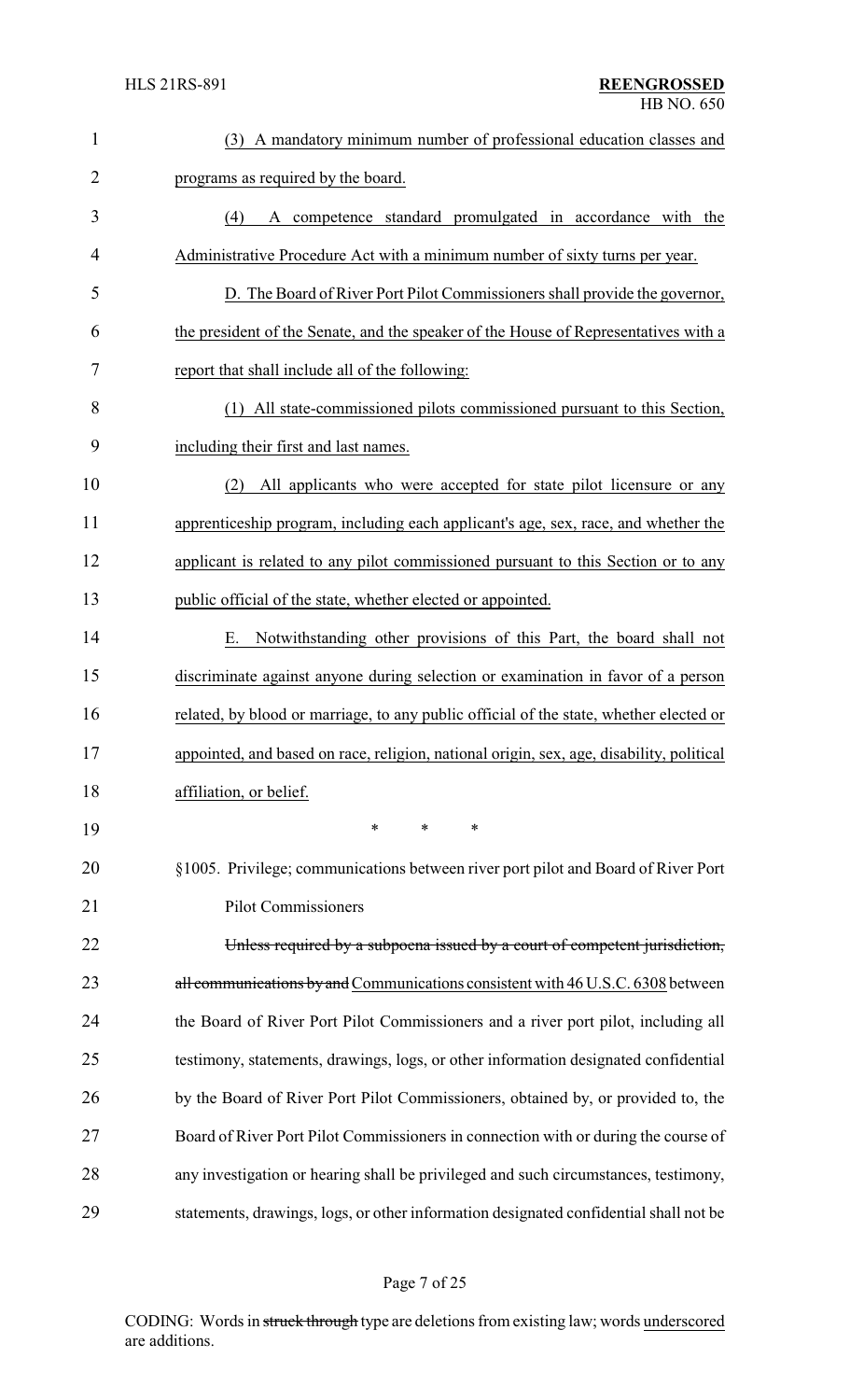| 1              | required to be disclosed in any original proceedings save the appeal process in         |
|----------------|-----------------------------------------------------------------------------------------|
| $\overline{2}$ | accordance with the Administrative Procedure Act and pursuant to reporting              |
| 3              | requirement to the governor.                                                            |
| 4              | $\ast$<br>∗<br>$\ast$                                                                   |
| 5              | §1042. Board of steamship pilot examiners; members; appointment; oath of office;        |
| 6              | powers and duties                                                                       |
| 7              | A. The governor shall appoint, by and with the advice and consent of the                |
| 8              | Senate, three five citizens who shall form the Board of Examiners for New Orleans       |
| 9              | and Baton Rouge Steamship Pilots for the Mississippi River from the port of New         |
| 10             | Orleans to and including the port of Baton Rouge and intermediate ports as follows:     |
| 11             | (1) Four appointments shall be pilots who have served at least five years as            |
| 12             | an unrestricted state-commissioned New Orleans and Baton Rouge Steamship Pilot.         |
| 13             | (2) One appointment shall be a member of the public who shall be separate,              |
| 14             | distinct, and independent of pilotage interest.                                         |
| 15             | B. When an examiner vacancy occurs on the board a vacancy occurs in either              |
| 16             | or both of the pilot member positions, the board shall make a recommendation            |
| 17             | provide a list of at least three recommendations to the governor to fill the respective |
| 18             | vacancy. The governor shall not be required to appoint one of the recommended           |
| 19             | pilots. When a vacancy occurs in the public member position, the governor shall         |
| 20             | appoint an examiner from a list of three individuals jointly nominated by the Board     |
| 21             | of Commissioners of the Ports of Baton Rouge and South Louisiana. The board shall       |
| 22             | recommend only those pilots who have served at least five years as an unrestricted      |
| 23             | Louisiana state commissioned New Orleans and Baton Rouge Steamship Pilot                |
| 24             | C. The examiners shall continue in office until their successors are appointed          |
| 25             | Appointments shall be exclusively made from the pilots<br>and qualified.                |
| 26             | commissioned by virtue of this Part.                                                    |
| 27             | D. The examiners shall take an oath to faithfully perform their duties, shall           |
| 28             | comply with the Louisiana Code of Governmental Ethics, and shall perform their          |
| 29             | duties without compensation.                                                            |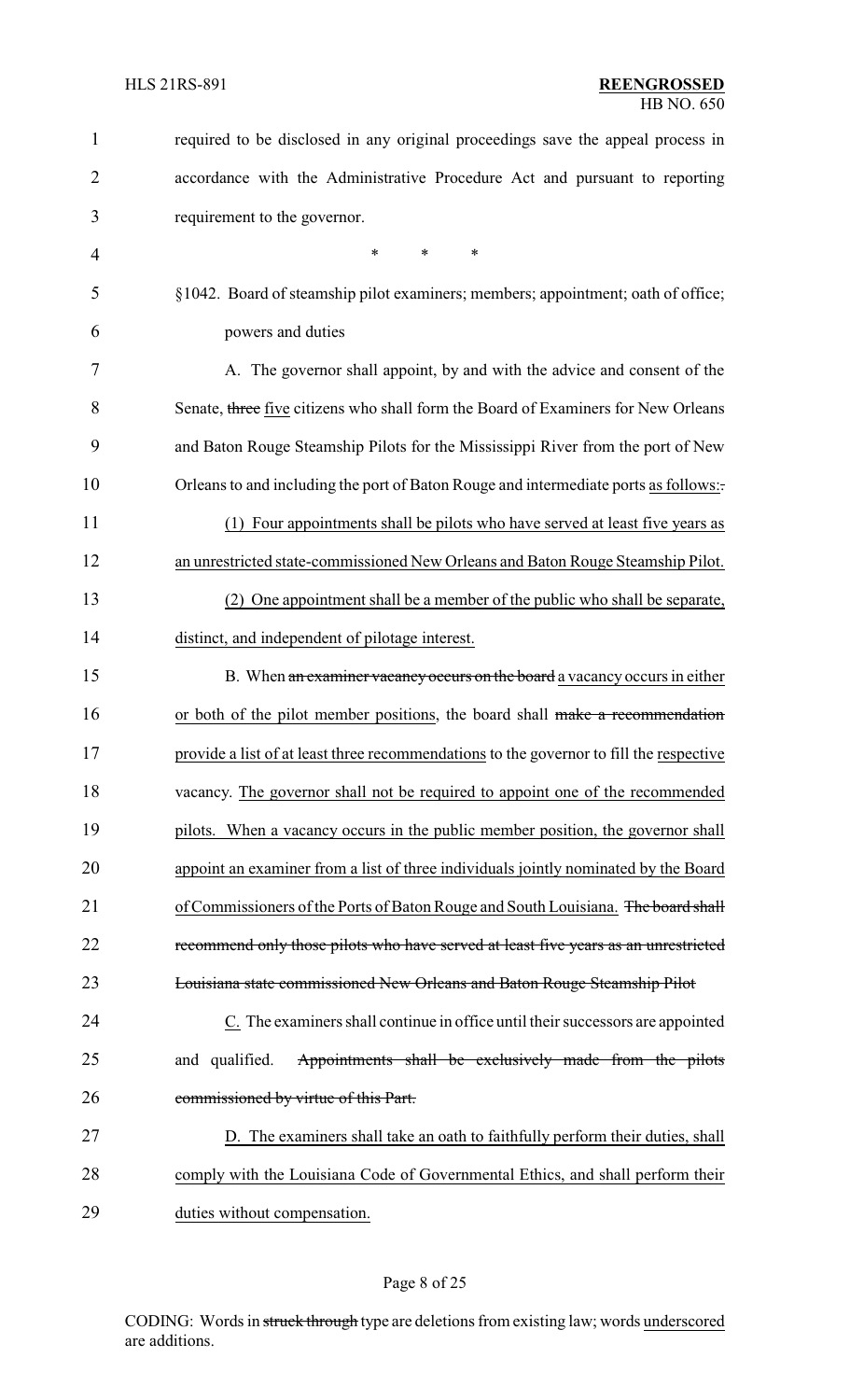| i. |  |  |  |
|----|--|--|--|
|    |  |  |  |
|    |  |  |  |
|    |  |  |  |
|    |  |  |  |
|    |  |  |  |

 E. The governor, in appointing the examiners, shall designate a pilot as the president of the board.

3 B. F. The examiners shall be removable by the governor for cause, and shall qualify by taking an oath of office.

 G. Communications consistent with 46 U.S.C. 6308 between the Board of River Port Pilot Commissioners and a river port pilot, including all testimony, statements, drawings, logs, or other information designated confidential bythe Board of River Port Pilot Commissioners, obtained by, or provided to, the Board of River Port Pilot Commissioners in connection with or during the course of any investigation or hearing shall be privileged and such circumstances, testimony, statements, drawings, logs, or other information designated confidential shall not be required to be disclosed in any original proceedings save the appeal process in accordance with the Administrative Procedure Act and pursuant to reporting requirement to the governor.

 H. The board of examiners shall report immediately to the governor all cases of neglect of duty, habitual drunkenness, and gross violations of its rules. The governor shall, thereupon, refer the same for investigation to the board of examiners, the members of which shall sit as investigators and report their findings to the governor, recommending, if justified, a penalty. Whereupon, the governor may remove, suspend, or reprimand in his discretion.

21 I. No pilot association shall impose any custom, rule, bylaw, or charter provision on the board or its authority. Further, any attempt to exercise any authority 23 over or affecting the board's authority shall be deemed a violation of Chapter 6 of Title 34 of the Louisiana Revised Statutes of 1950 governing pilotage.

 J. Once a quorum is established, meetings of the board of examiners shall comply with public meeting requirements in accordance with the Open Meetings Law.

§1043. Body of pilots; duty; appointments

\* \* \*

#### Page 9 of 25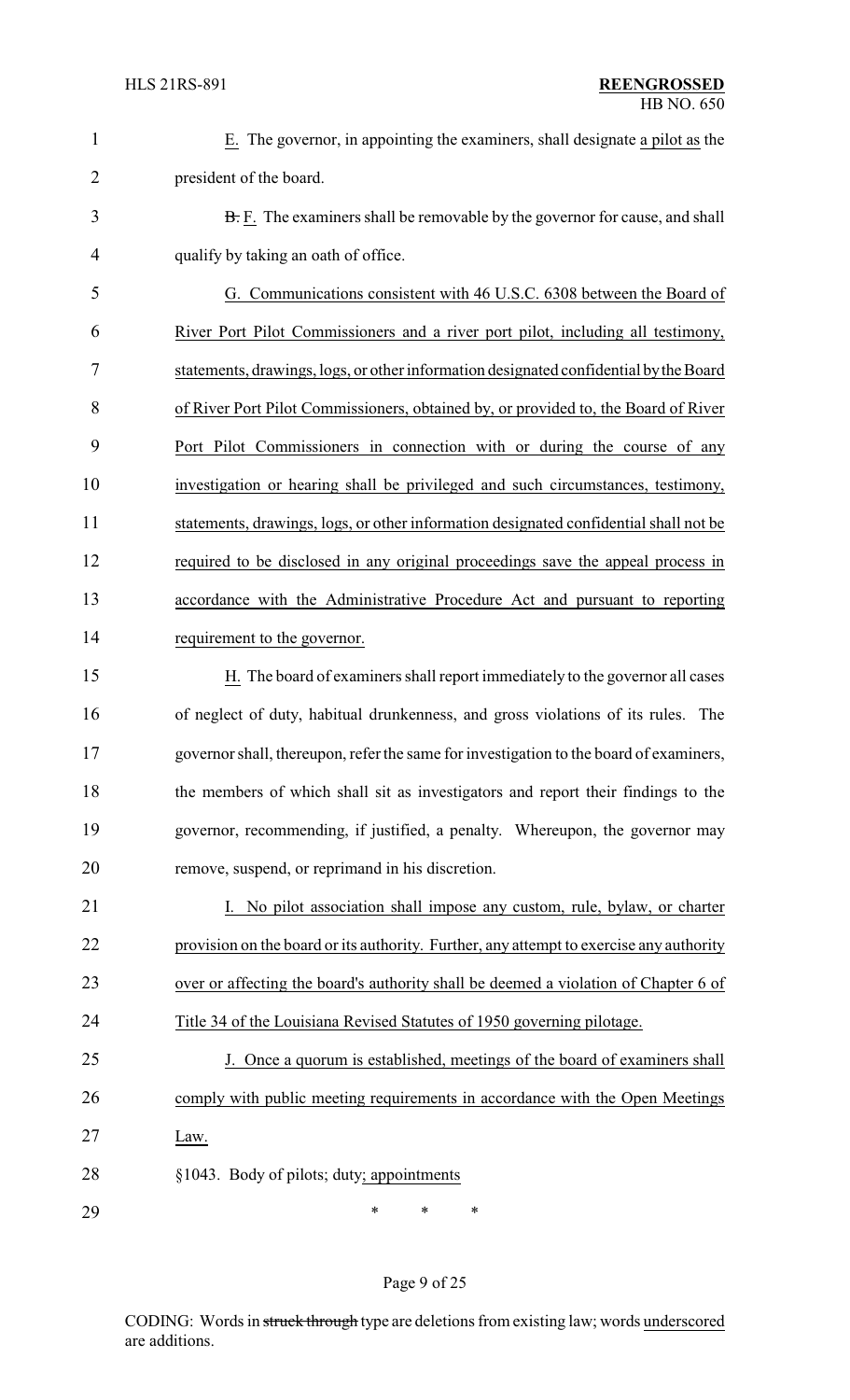| 1              | C. A pilot appointed pursuant to this Part shall be subject to a code of ethics             |
|----------------|---------------------------------------------------------------------------------------------|
| $\overline{2}$ | to be promulgated by the board of examiners.                                                |
| 3              | D. No pilot shall discontinue duties without cause.                                         |
| 4              | §1044. Appointment of pilots; discontinuation of duties                                     |
| 5              | Pilots provided for in R.S. 34:1043 shall be appointed by the governor from                 |
| 6              | those pilots who have been recommended to the governor pursuant to the provisions           |
| 7              | outlined in the board of examiners' rules and regulations to include the minimum            |
| 8              | requirements set forth in R.S. 34:1045.                                                     |
| 9              | §1045. Examination of pilots; qualifications                                                |
| 10             | $\underline{A}$ . Whenever there exists a necessity for more pilots, the board of examiners |
| 11             | shall hold examinations, under such rules and regulations, and with such                    |
| 12             | requirements as it may provide, with the governor's approval. No applicant shall be         |
| 13             | considered by the board unless he submits proper evidence of moral character, is a          |
| 14             | voter of this state, and complies with all requirements set forth in the board's Pilot      |
| 15             | Development Program as provided for in Subpart 3 of Part 70 of Title 46, comprised          |
| 16             | of LAC 46:LXX:6101 et seq. Upon the certification of the board to the governor that         |
| 17             | the applicant has complied with the provisions of this Part, the governor may, in his       |
| 18             | discretion, appoint the applicant or applicants to existing vacancies. of this Part. Any    |
| 19             | changes seeking to reduce these minimum requirements shall require an act of the            |
| 20             | legislature.                                                                                |
| 21             | B. Candidates seeking to participate in a pilot apprenticeship program shall                |
| 22             | meet all of the following minimum requirements:                                             |
| 23             | (1) Have a bachelor's degree or higher from an accredited maritime academy                  |
| 24             | approved by and conducted under rules prescribed by the federal Maritime                    |
| 25             | Administrator, Department of Transportation, as specified in 46 CFR Part 310.               |
| 26             | Be less than forty-five years of age before being accepted into the<br>(2)                  |
| 27             | apprenticeship program.                                                                     |
| 28             | (3) Hold, for at least one year prior to December thirty-first of the year the              |
| 29             | application to participate in a pilot apprenticeship program is submitted, a current        |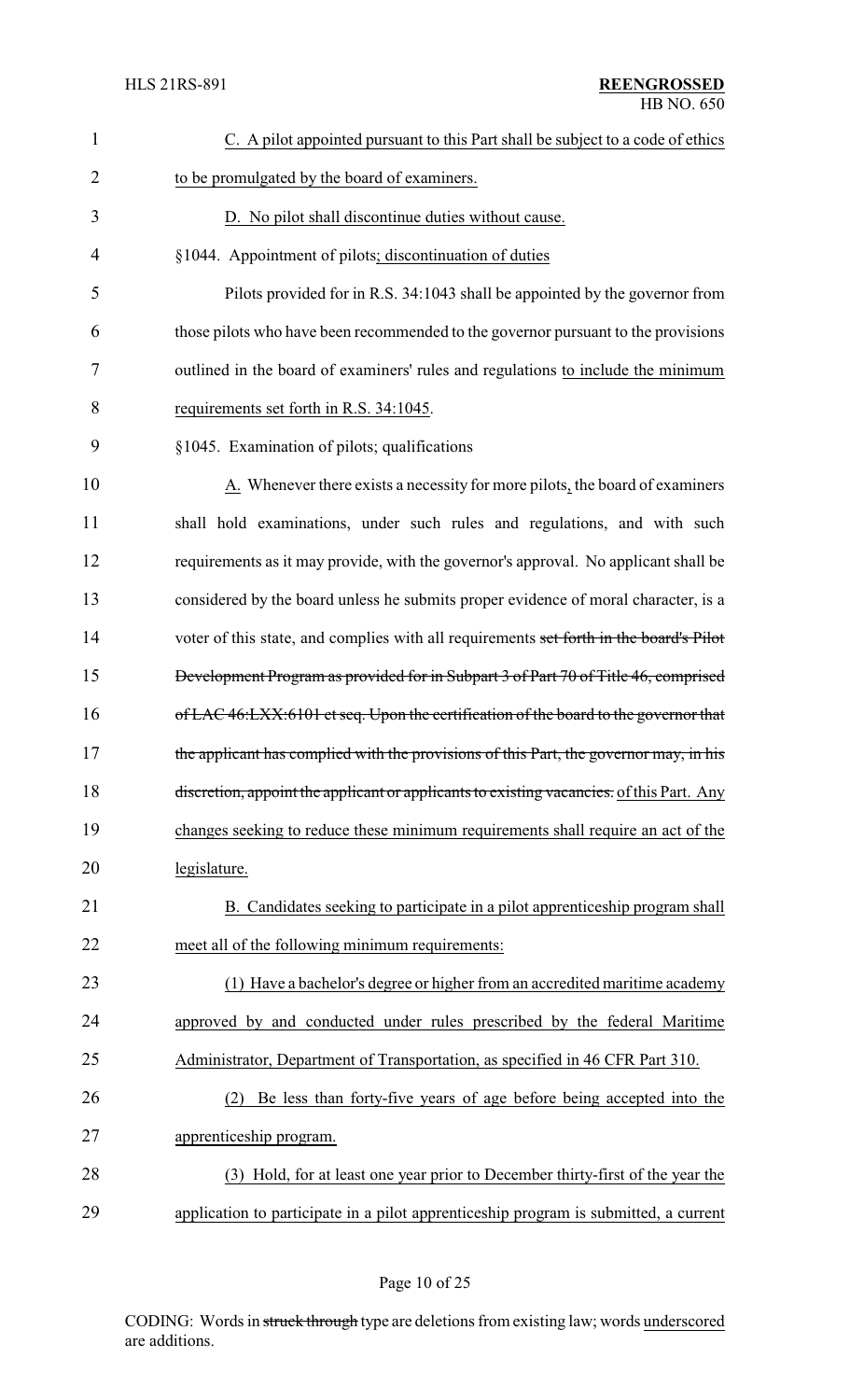| 1  | United States Coast Guard First-Class Pilot License of any gross tons for operating     |
|----|-----------------------------------------------------------------------------------------|
| 2  | on the Lower Mississippi River from Chalmette to Baton Rouge Railroad and               |
| 3  | Highway Bridge, including completing the Coast Guard physical examination and           |
| 4  | shall meet one of the following:                                                        |
| 5  | (a) Be a master of steam or motor vessels.                                              |
| 6  | (b) Be a master of towing vessels.                                                      |
| 7  | (c) Hold a third mate's license, or any upgrade thereof, of steam or motor              |
| 8  | vessels of any gross tons upon oceans.                                                  |
| 9  | (4) Have not been convicted of a felony offense involving drugs, personal               |
| 10 | consumption of alcohol, or crime of truth in the sixty months prior to the date of      |
| 11 | application.                                                                            |
| 12 | Submit to and pass a drug screen prior to being accepted into the<br>(5)                |
| 13 | apprenticeship program and agree to participate in a mandatory drug and alcohol         |
| 14 | testing program, required by 46 CFR 16 and conducted in compliance with 49 CFR          |
| 15 | 40.                                                                                     |
| 16 | The Board of Examiners for New Orleans and Baton Rouge Steamship                        |
| 17 | Pilots for the Mississippi River shall require annual pilotage certification consistent |
| 18 | with this Part, including the following:                                                |
| 19 | (1) State commissioned steamship pilots shall comply with all requirements              |
| 20 | to maintain current their commission, their required Coast Guard licenses as            |
| 21 | provided by Subsection B of this Section, and such other certifications and             |
| 22 | continuing professional education classes, training, or programs as determined          |
| 23 | necessary by the board. A pilot with an active state license consistent with this       |
| 24 | Section, without an active United States Coast Guard license, may be expressly          |
| 25 | authorized on an interim basis by the Board of Steamship Pilot Examiners during the     |
| 26 | application or renewal period for a United States Coast Guard license.                  |
| 27 | Every commissioned pilot shall maintain a valid pilot's commission by                   |
| 28 | attending eight hours of continuing professional education classes, programs, and a     |
| 29 | continuing ship simulator training program approved by the board every year.            |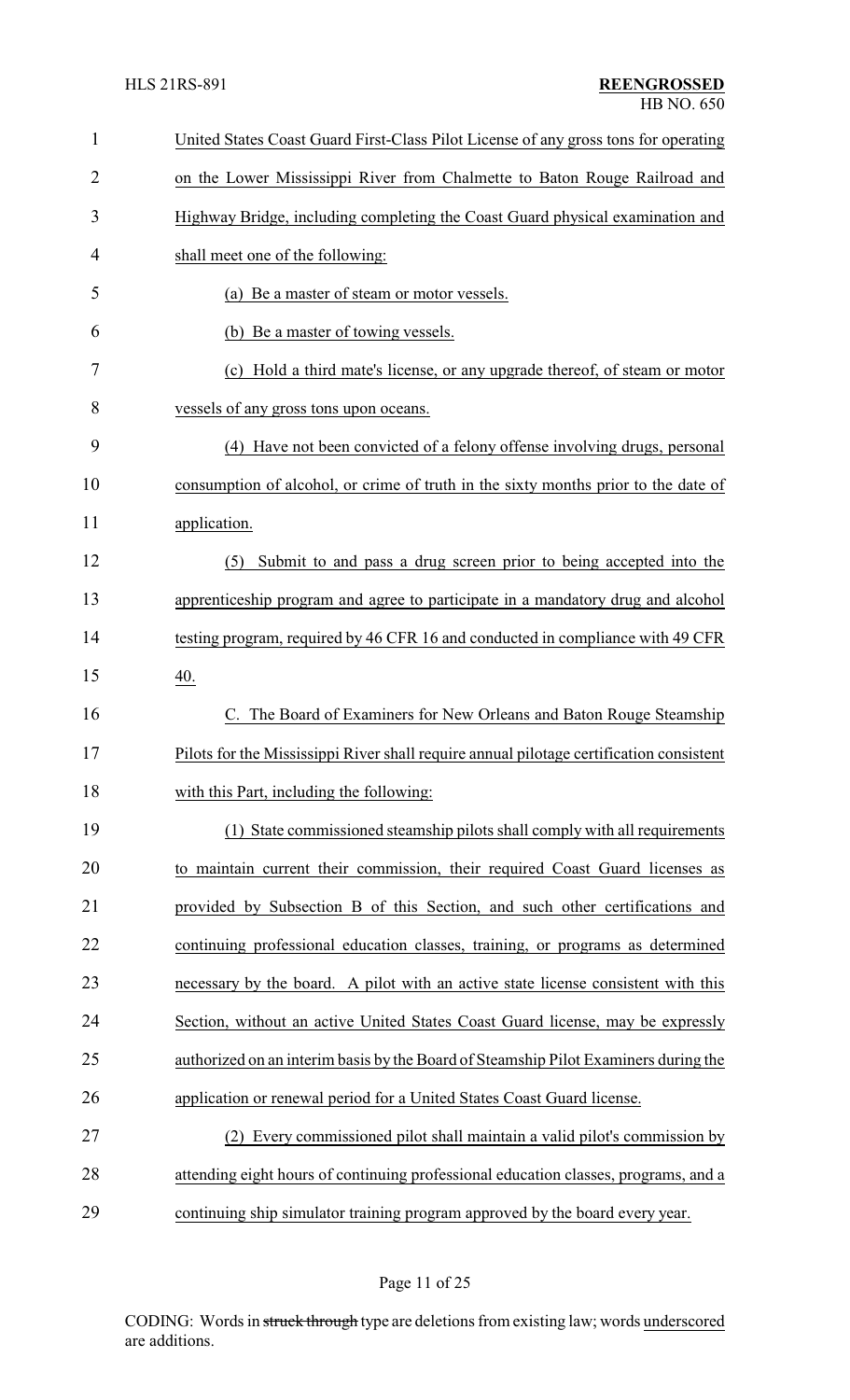| $\mathbf{1}$   | competence standard promulgated in accordance with the<br>(3)<br>A                        |
|----------------|-------------------------------------------------------------------------------------------|
| $\overline{2}$ | Administrative Procedure Act with a minimum number of sixty turns per year.               |
| 3              | D. The Board of Examiners for New Orleans and Baton Rouge Steamship                       |
| 4              | Pilots for the Mississippi River shall provide the governor, the president of the         |
| 5              | Senate, and the speaker of the House of Representatives with a report annually of         |
| 6              | pilots commissioned pursuant to this Section and all applicants who were accepted         |
| 7              | for state pilot licensure or any apprenticeship program. The report shall include each    |
| 8              | applicant's age, sex, race, and whether the applicant is related to any pilot             |
| 9              | commissioned pursuant to this Section or to any elected official of this state.           |
| 10             | Notwithstanding other provisions of this Part, the board shall not<br>Е.                  |
| 11             | discriminate against anyone during selection or examination in favor of a person          |
| 12             | related, by blood or marriage, to a pilot or to any elected official of this state, and   |
| 13             | based on race, religion, national origin, sex, age, disability, political affiliation, or |
| 14             | belief.                                                                                   |
| 15             | *<br>$\ast$<br>∗                                                                          |
| 16             | §1122. Fees and charges; adjudication of disputes                                         |
| 17             | A.(1) The fee commission shall have exclusive authority to fix and establish              |
| 18             | reasonable and just fees and rates for:                                                   |
| 19             | $\ast$<br>∗<br>∗                                                                          |
| 20             | (d) A pilot being carried to sea unwillingly, which fee and rate shall include            |
| 21             | reimbursement for his the pilot's return to pilot station.                                |
| 22             | *<br>*<br>∗                                                                               |
| 23             | (2) The fee commission shall have authority to hire an administrator and                  |
| 24             | professionals such as accountants, attorneys and ratemaking and other consultants,        |
| 25             | initiate proceedings, hold hearings, subpoena witnesses, administer oaths, take           |
| 26             | depositions, fix fees and mileage of witnesses, compel the attendance of witnesses,       |
| 27             | and assess the cost of all hearings and expenses incurred by the commission equally       |
| 28             | on the pilot association to which it relates and the shipping industry.                   |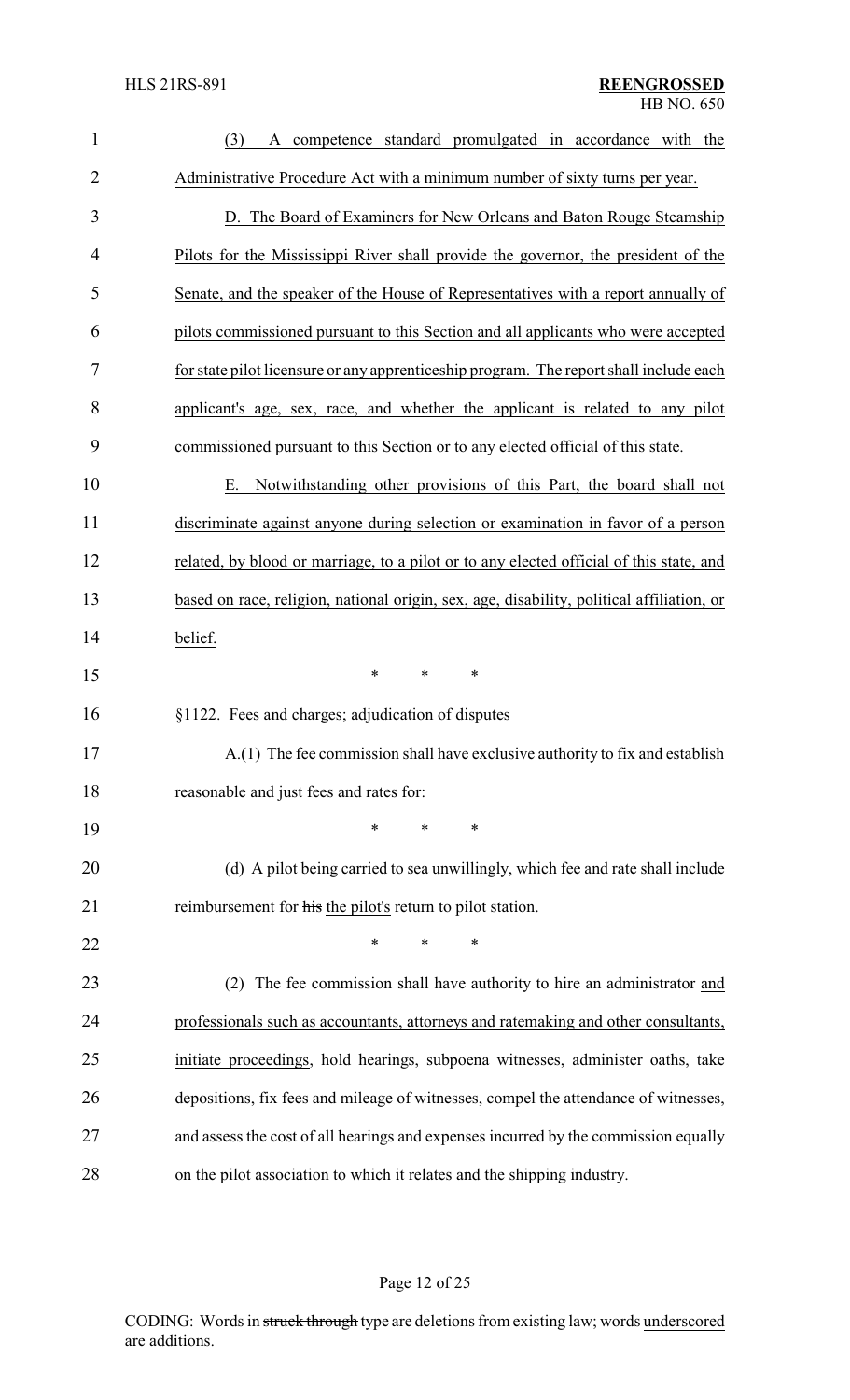| $\mathbf{1}$   | (3) The pilotage fees and rates shall bear as a lien and privilege on the ships           |
|----------------|-------------------------------------------------------------------------------------------|
| $\overline{2}$ | or vessels for non-payment of same, together with reasonable attorney fees and other      |
| 3              | costs, all of which may be enforced in any court of competent jurisdiction within one     |
| 4              | year from the date the service was offered or performed. three years from the date        |
| 5              | the service was offered or performed pursuant to an action under state or federal law.    |
| 6              | (4) The fee commission shall establish rules that provide for definitions for             |
| 7              | pilotage services pursuant to this Subsection and other relevant descriptive terms of     |
| 8              | art for annual reporting or otherwise. These rules shall consider whether such terms,     |
| 9              | standards, or terms of art are generally applicable to all pilot associations operating   |
| 10             | in this state or if they should be tailored specifically to individual pilot associations |
| 11             | based upon their operations, operating environment, the services provided, and other      |
| 12             | factors.                                                                                  |
| 13             | ∗<br>$\ast$<br>∗                                                                          |
| 14             | $C(1)$ In determining such fees and rates, the pilotage fee commission may,               |
| 15             | in its discretion, give due regard to, but shall not be limited to any relevant or        |
| 16             | applicable criteria for establishing pilotage fees and rates, such as:                    |
| 17             |                                                                                           |
| 18             | (d) The piloting time required; the distance traveled of the vessels to be                |
| 19             | serviced; the travel time required and distance traveled to and from vessels; the         |
| 20             | method of travel and travel cost required to and from vessels; the time devoted by        |
| 21             | pilots to making themselves available when needed; the time required to be on             |
| 22             | station or on call while both on and off station; the length of time duty requires the    |
| 23             | pilot's absence away from home; the difficulty of the particular service including        |
| 24             | working conditions; conditions and risk factors of the route; inconvenience and           |
| 25             | living conditions; the skill and additional expertise required to render the particular   |
| 26             | service; the length of the training, experience, or apprenticeship program; and the       |
| 27             | number of trips the pilot is required to ride light.                                      |
| 28             | (e) The geographical, nautical, marine, weather, or other characteristics of              |
| 29             | the area in which pilotage service is provided.                                           |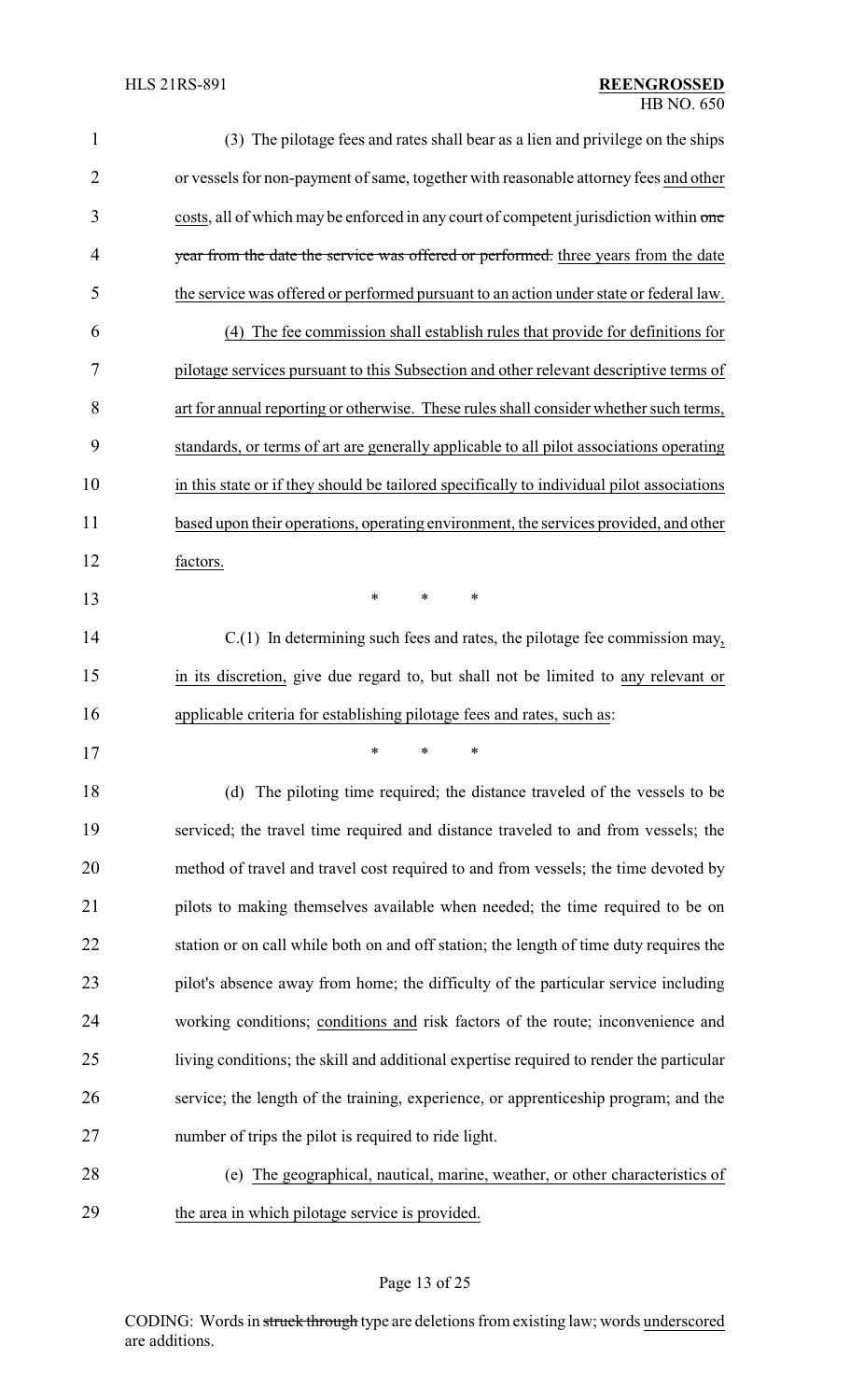| 1              | (f) Any other factor relevant to the determination of reasonable and just fees          |
|----------------|-----------------------------------------------------------------------------------------|
| $\overline{2}$ | and rates, including those factors previously considered and determined by the          |
| 3              | Louisiana Supreme Court, and the national average pilotage cost per mile for state      |
| 4              | regulated pilots operating in United States ports or other metrics.                     |
| 5              | (g) Any other charge, collection, or expense levied pursuant to this Section            |
| 6              | that is substantially relevant to the proceeding or request for action.                 |
| 7              | (2) If any standard criteria for establishing pilotage fees and rates set forth         |
| 8              | herein is not applicable to a particular pilot service, then it shall not be considered |
| 9              | in the determination of fees and rates for such service.                                |
| 10             | $\ast$<br>*<br>$\ast$                                                                   |
| 11             | §1133. Board of Louisiana River Pilot Review and Oversight; creation; membership        |
| 12             | *<br>*<br>$\ast$                                                                        |
| 13             | G. The members of the board shall serve without compensation. However,                  |
| 14             | the members appointed as former judges shall be entitled to a per diem, not to exceed   |
| 15             | one hundred fifty dollars the same per diem established by the Louisiana Supreme        |
| 16             | Court from time to time for appointed ad hoc judges while executing their duties as     |
| 17             | board members. Additionally, the members who shall be appointed judges shall be         |
| 18             | entitled to reasonable expenses as approved by the chairman.                            |
| 19             | *<br>*<br>∗                                                                             |
| 20             | §1134. Meetings; quorum                                                                 |
| 21             | A. The board shall meet at least twice per year, at a place of their choosing,          |
| 22             | and at other such times and places as it may determine. Six members of the board        |
| 23             | shall constitute a quorum. A decision by a vote of a majority of the members of the     |
| 24             | board present shall constitute the decision of the board.                               |
| 25             | B. The governor shall appoint members and convene the first meeting of the              |
| 26             | board on or before March 1, 2005.                                                       |
| 27             | C. At the first meeting and annually thereafter, the The board shall annually           |
| 28             | elect a chairman and such other officers of the board as they may determine             |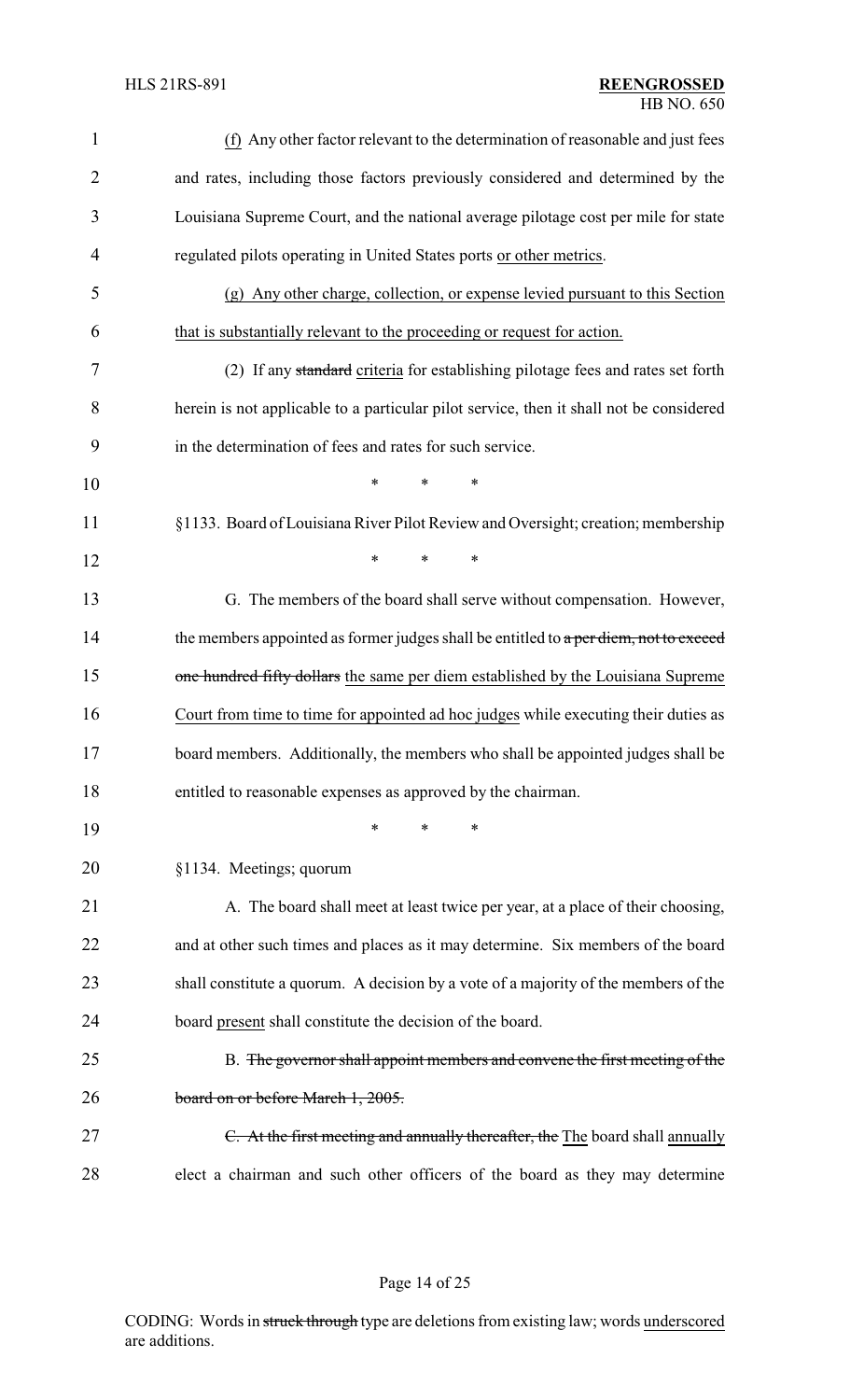| $\mathbf{1}$   | necessary and appropriate for the administration, implementation, and enforcement        |  |  |
|----------------|------------------------------------------------------------------------------------------|--|--|
| $\overline{2}$ | of this Part.                                                                            |  |  |
| 3              | §1135. Powers; functions; duties; responsibilities                                       |  |  |
| 4              | $\ast$<br>*<br>$\ast$                                                                    |  |  |
| 5              | B.(1) The board shall review and may approve or reject any proposed rule                 |  |  |
| 6              | or regulation that may be adopted by any of the Board of Commissioners or                |  |  |
| 7              | Examiners, except for rules and regulations adopted on an emergency basis. Any           |  |  |
| 8              | rejection by the board shall be within ninety days of submission of the proposed rule    |  |  |
| 9              | or regulation to the board; otherwise, such rule or regulation shall be deemed           |  |  |
| 10             | approved.                                                                                |  |  |
| 11             | Notwithstanding any other provision of law, following the adoption of                    |  |  |
| 12             | any emergency regulation or rule by the Board of Commissioners or Examiners as           |  |  |
| 13             | defined by R.S. 34:1131, the emergency regulation or rule shall be transmitted by the    |  |  |
| 14             | Board of Commissioners or Examiners immediately to the board and to each member          |  |  |
| 15             | of the board. Within ten days of receipt of the emergency regulation or rule, any        |  |  |
| 16             | individual member of the board may require a meeting of the board by giving notice       |  |  |
| 17             | to the chairman or, in the absence of a chairman, to any other officer of the board for  |  |  |
| 18             | the purpose of holding a meeting to review the emergency regulation or rule for          |  |  |
| 19             | approval or rejection. Any meeting called for consideration of an emergency              |  |  |
| 20             | regulation or rule shall be held within thirty days of the request for a meeting. If the |  |  |
| 21             | board votes to reject the emergency regulation, or rule, it shall be nullified and of no |  |  |
| 22             | effect. An emergency regulation or rule review conducted by the board pursuant to        |  |  |
| 23             | the provisions of this Paragraph shall be in addition to R.S. 49:953(B) of the           |  |  |
| 24             | Administrative Procedure Act concerning emergency regulations or rules. If there         |  |  |
| 25             | is any conflict between this Paragraph and R.S. 49:953(B), this provision shall          |  |  |
| 26             | control with regard to the Board of Commissioners or Examiners' emergency                |  |  |
| 27             | regulations or rules.                                                                    |  |  |
| 28             | ∗<br>$\ast$<br>∗                                                                         |  |  |
|                |                                                                                          |  |  |
|                |                                                                                          |  |  |

# Page 15 of 25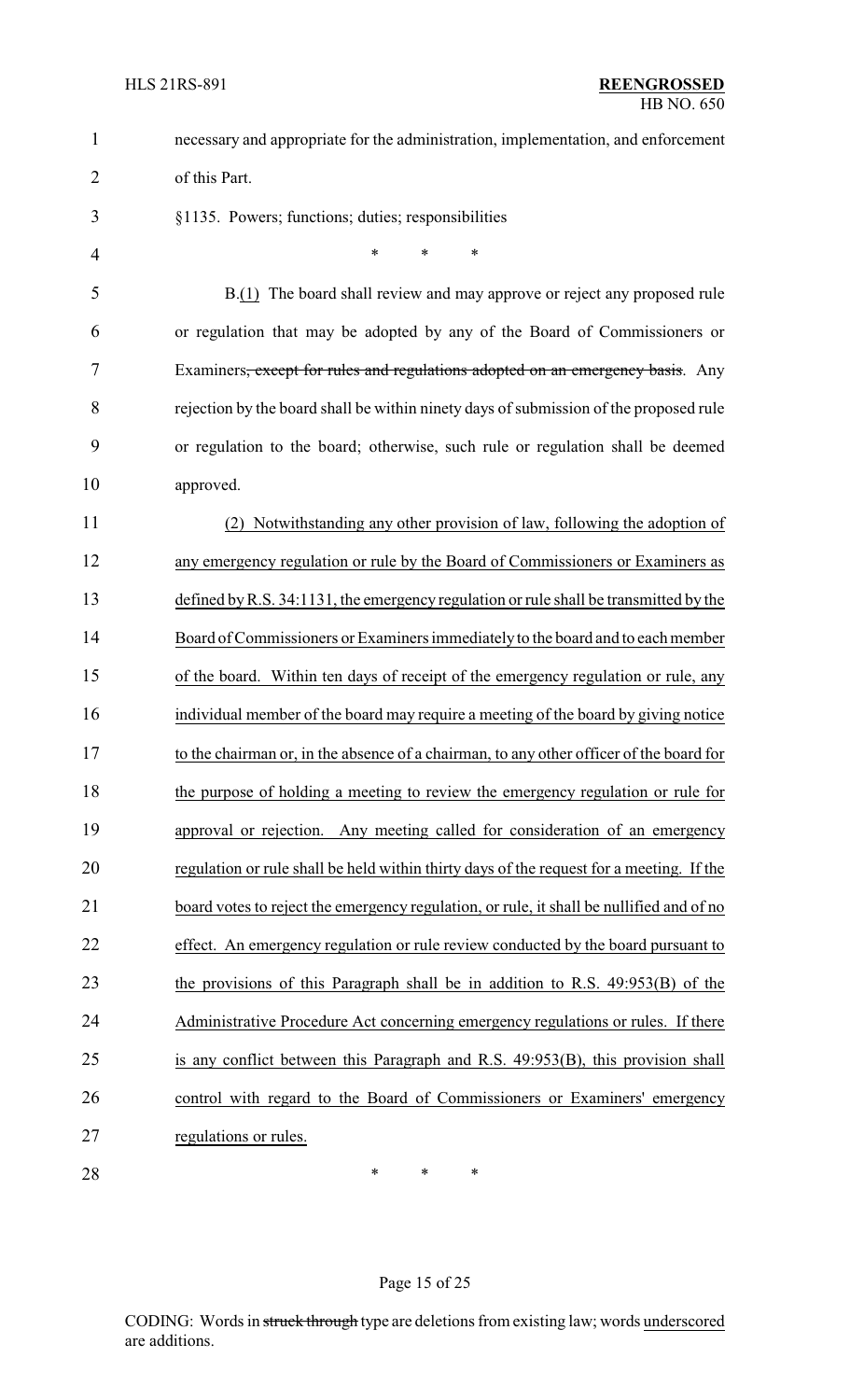| 1              | §1139. Prudent and safe pilotage                                                      |
|----------------|---------------------------------------------------------------------------------------|
| $\overline{2}$ | The boards of commissioners or examiners are established for the purposes             |
| 3              | of prudent and safe pilotage. The pilot members of the Board of Commissioners or      |
| 4              | Examiners in their deliberations and decisions shall consider the purpose and high    |
| 5              | standard of prudent and safe pilotage, and in their fiduciary capacity as             |
| 6              | commissioners or examiners, they shall act independently of the pilots they regulate  |
| 7              | and independently of any association of pilots. Any effort by pilots or any           |
| 8              | association of pilots to exert undue control or influence with the intent to persuade |
| 9              | the decisions of commissioners or examiners shall be a violation of law.              |
| 10             | §1140. No impingement                                                                 |
| 11             | A pilot association, partnership, corporation, or limited liability company           |
| 12             | shall not create any provision which impinges upon or diminishes the authority or     |
| 13             | duties of the Board of Commissioners or Examiners.                                    |
|                |                                                                                       |

## DIGEST

The digest printed below was prepared by House Legislative Services. It constitutes no part of the legislative instrument. The keyword, one-liner, abstract, and digest do not constitute part of the law or proof or indicia of legislative intent. [R.S. 1:13(B) and 24:177(E)]

| HB 650 Reengrossed | 2021 Regular Session | Pressly |
|--------------------|----------------------|---------|

**Abstract:** Makes changes to the regulation of river port pilots and steamship pilots.

#### Bar Pilots

Present law creates the Board of Examiners of Bar Pilots for the Port of New Orleans made up of three members and requires gubernatorial appointment of th members and Senate confirmation of the appointments.

Present law requires appointees to hold a commission as a bar pilot and requires such commission to have been active for at least five years.

Proposed law changes present law to require two examiners to be active bar pilots who have served for at least five years as pilots of sea-going vessels into and out of the Mississippi River and Port of New Orleans and to require the Board of Commissioners of the Port of New Orleans to recommend three individuals from which the governor may choose one who is required to be separate, distinct, and independent of pilotage interest.

#### River Port Pilots

Present law creates the Board of River Port Pilot Commissioners made up of three members and requires gubernatorial appointment of the members and Senate confirmation of the appointments.

#### Page 16 of 25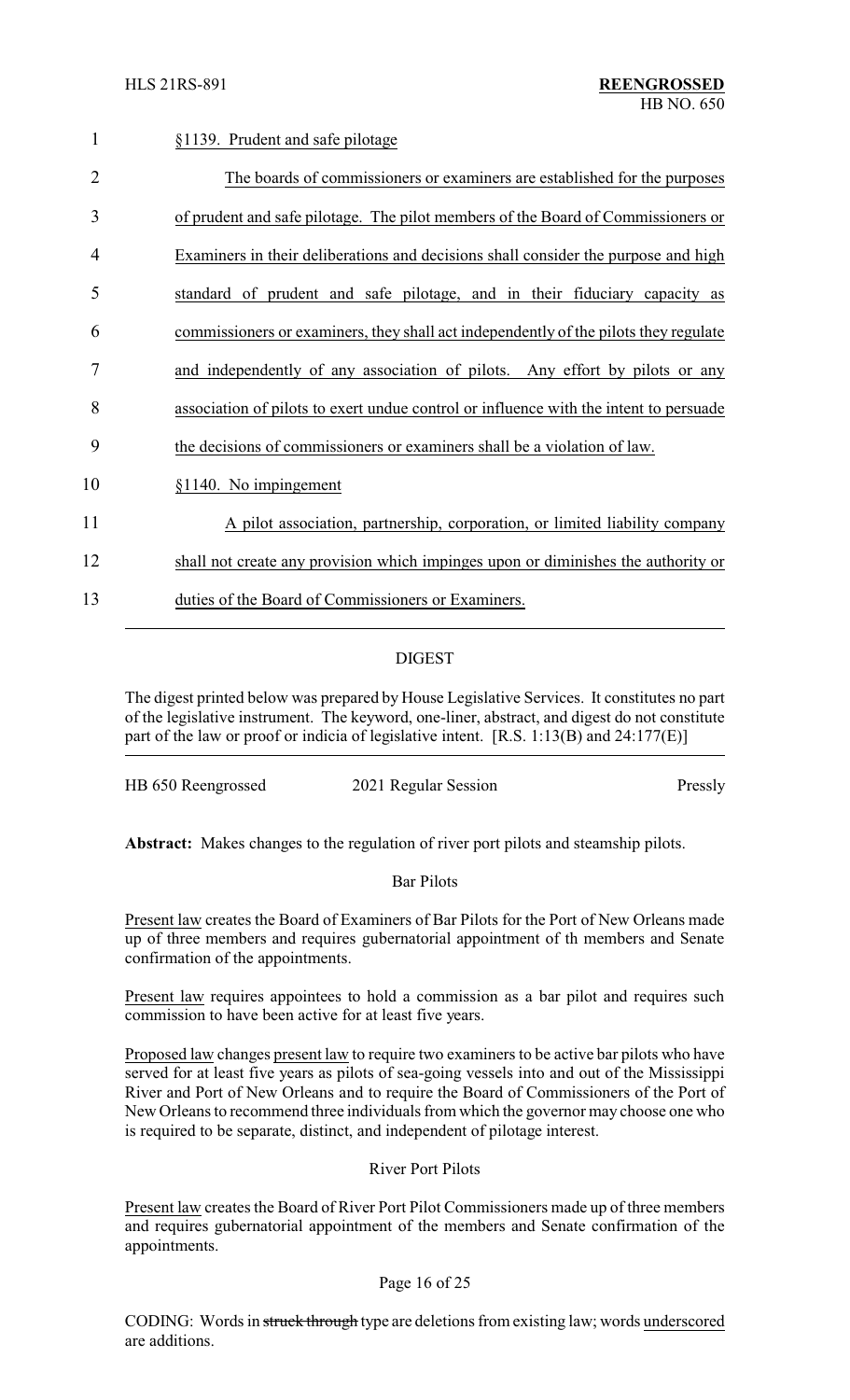Present law requires appointees to hold a commission as a river port pilot and requires such commission to have been active for at least four years.

Proposed law repeals present law and increases the membership of the board to five member, four of which are required to hold a commission as a river port pilot and requires such commission to have been active for at least five years and requires the Board of Commissioners of the Port of New Orleans to recommend three individuals from which the governor may choose one who is required to be separate, distinct, and independent of pilotage interest.

Proposed law prohibits nominees from serving on the Board of Louisiana River Pilot Review and Oversight or the Louisiana Pilot Fee Commission.

Proposed law requires the board to comply with the La. Code of Governmental Ethics and prohibit compensation for being on the board.

Present law requires the governor to designate the president of the board.

Proposed law repeals present law.

Present law requires the commissioners to serve at the pleasure of the governor and requires the board members to take an oath to perform their duties faithfully.

Proposed law retains present law.

In accordance with present law, the board shall:

- (1) Make rules establishing qualifications, providing for the examination and approval of apprenticeship programs, and to administer examinations of river port pilots.
- (2) Meet quarterly.
- (3) Make rules establishing minimum standards of conduct including neglect of duty, drunkenness, carelessness, habitual intemperance, substance abuse, and incompentency, and other rules for proper and safe pilotage on waters covered under present law and for the efficient administration of present law.
- (4) Conduct hearings and investigate violations of provisions of present law or rules or regulations adopted by the commissioners, and to report findings to the governor if the board requests gubernatorial action.
- (5) Have the authority to impose fines, remove a pilot from a vessel, or recommend suspension or revocation of a pilot's commission.
- (6) Provide to all pilots and pilot candidates rules and regulations.

Proposed law retains present law but amends the provisions requiring the board to establish minimum standards of conduct to require the board to make rules establishing standards of conduct consistent with present and proposed law.

Proposed law prohibits pilot associations from superseding the board's authority.

Proposed law requires meetings of the board to comply with the Open Meetings Law.

Present law requires pilots to be appointed by the governor and serve until revocation of the appointment in accordance with present law.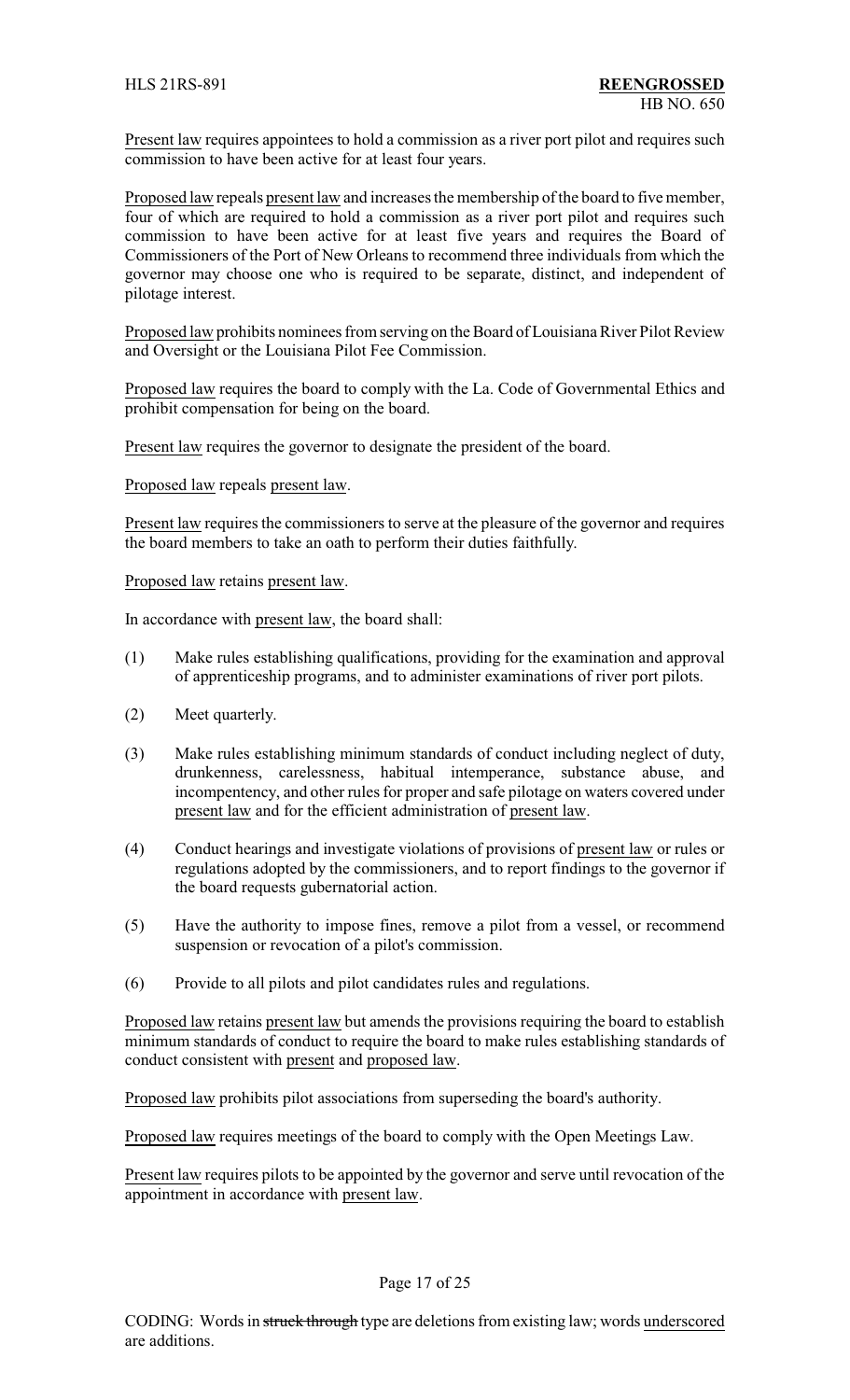Proposed law retains present law and adds that the pilots be subject to an ethical code of conduct promulgated by the board.

Proposed law prohibits a pilot from discontinuing his duties without cause.

Present law requires the board to hold examinations when it is determined necessary by the river port pilots.

Proposed law retains present law but requires the board to determine when there is a need for more pilots and then hold examinations.

Proposed law sets forth the following criteria for participation in the pilot apprenticeship program required under present law for commission:

- (1) Have a bachelor's degree or diploma from a four-year college or university.
- (2) Hold certain U.S. Coast Guard licenses.
- (3) Be under 40 years of age.

Proposed law authorizes the Board of River Port Pilot Commissioners to allow a pilot with a state license but no U.S. Coast Guard license to perform his duties on an interim basis while applying or renewing a U.S. Coast Guard license.

Proposed law sets forth the board's requirements for pilotage certification as follows:

- (1) A commissioned pilot shall comply with the requirements to maintain their commission including.
- (2) Beginning on Jan. 1, 2022, a commissioned pilot must maintain a valid commission by attending 40 hours of continuing education classes that must meet certain criteria.

Proposed law requires the commissioners to provide the governor, speaker of the House, and president of the Senate with an annual report of all state-commissioned pilots, including their first and last names and all applicants accepted to an apprenticeship program, including their age, sex, race, and whether the applicant is related to a pilot or a public official.

Proposed law prohibits the board from discriminating against an applicant during the selection or examination process in favor of a person related to a public official, and based on race, color, religion, gender, national origin, age, disability, political affiliation, or belief.

Present law makes all communications by and between the board and a pilot during the course of an investigation privileged and not required to be disclosed in any original proceedings in accordance with present law and pursuant to reporting requirements to the governor.

Proposed law retains present law but changes the type of communications to communications consistent with 46 U.S.C. 6308.

#### Steamship Pilots

Present law creates the Board of Examiners for New Orleans and Baton Rouge Steamship Pilots for the Mississippi River, made up of three members, and requires gubernatorial appointment of the members and Senate confirmation of the appointments.

Proposed law retains present law but changes the membership to five members.

#### Page 18 of 25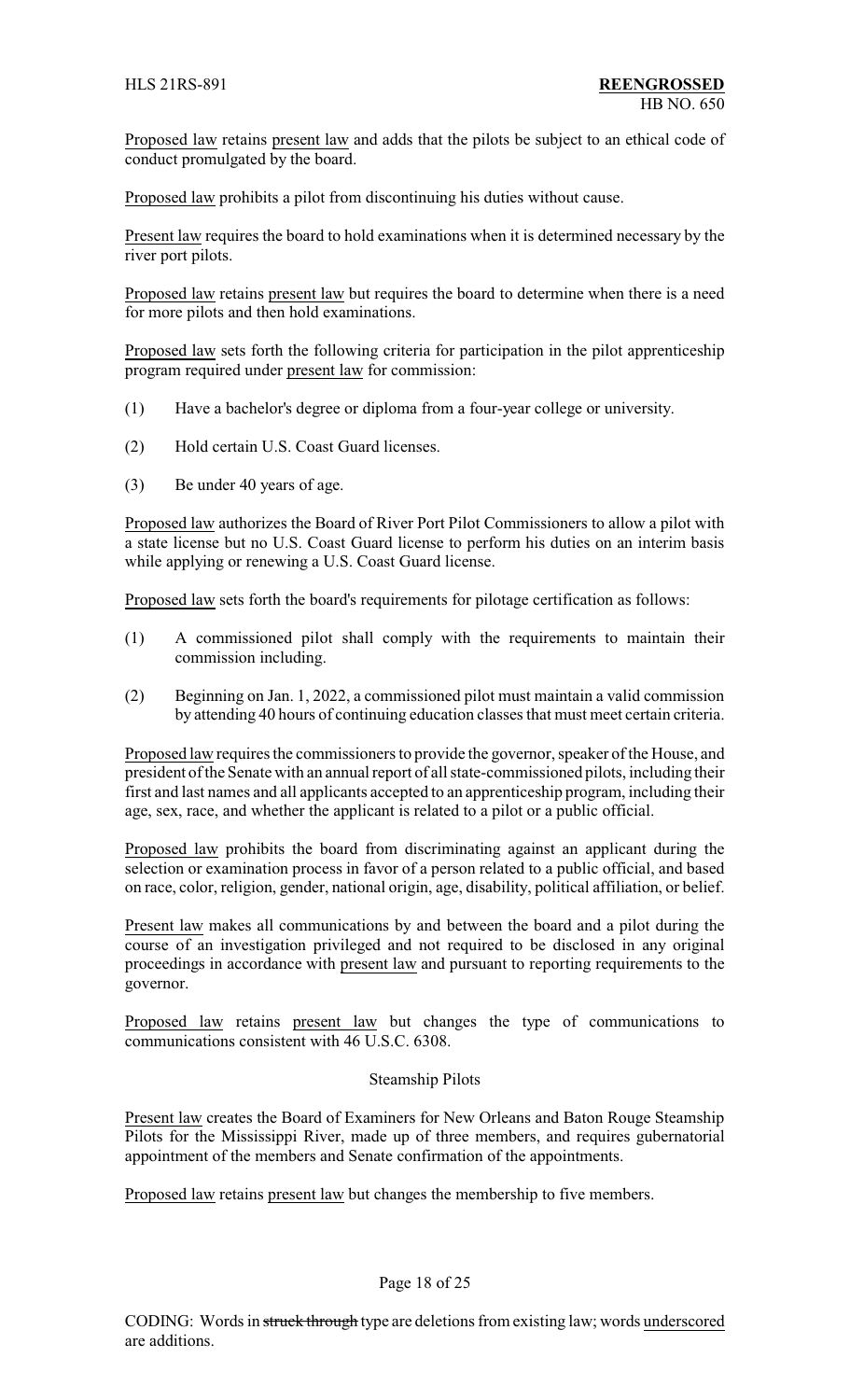Present law requires the board to recommend appointees to fill an examiner vacancy and requires the recommended appointee to have served at least 5 years as an unrestricted state commissioned steamship pilot. Present law further requires examiners to continue in their office until the successor is appointed and requires the appointees to only be from pilots commissioned by virtue of present law.

Proposed law repeals present law requires four member be pilots who have been unrestricted state-commissioned New Orleans and Baton Rouge Steamship Pilots for at least five year and requires one appointment to be a member of the public who is required to be separate, distinct, and independent of pilotage interest.

Proposed law requires the board to provide at least three recommendations to fill any vacancies of the pilot member positions but does not require the governor to fill the vacancy with one of the recommendations.

Proposed law requires the governor to fill the public member vacancy with a nominee from a list of three nominees jointly nominated by the Board of Commissioners of the Ports of Baton Rouge and South Louisiana.

Present law requires the governor to designate the president of the board.

Proposed law retains present law and requires the president to be a pilot.

Present law makes all communications consistent with 46 U.S.C. 6308 by and between the board and a pilot during the course of an investigation privileged and not required to be disclosed in any original proceedings in accordance with present law and pursuant to reporting requirements to the governor.

Present law requires the board to immediately report to the governor all cases of neglect of duty, habitual drunkenness, and gross violations of rules. Proposed law further provides that the governor shall then refer the cases for investigation to the board.

Proposed law retains present law.

Proposed law prohibits pilot associations from superseding the board's authority.

Proposed law requires meetings of the board to comply with the Open Meetings Law.

Present law requires pilots to be appointed by the governor and serve until revocation of the appointment in accordance with present law.

Proposed law retains present law and requires pilots to be subject to a code of ethics to be promulgated by the board of examiners.

Present law requires pilots provided for in present law to be appointed by the governor from those pilots recommended to the governor pursuant to provisions outlined in the board's rules and regulations.

Proposed law retains present law and requires the pilots to also be recommended pursuant to provisions outlined in proposed law.

Proposed law prohibits a pilot from discontinuing his duties without cause.

Present law requires the board to hold examinations when it is determined necessary.

Proposed law retains present law but requires a reduction in the minimum requirements be done by the legislature.

#### Page 19 of 25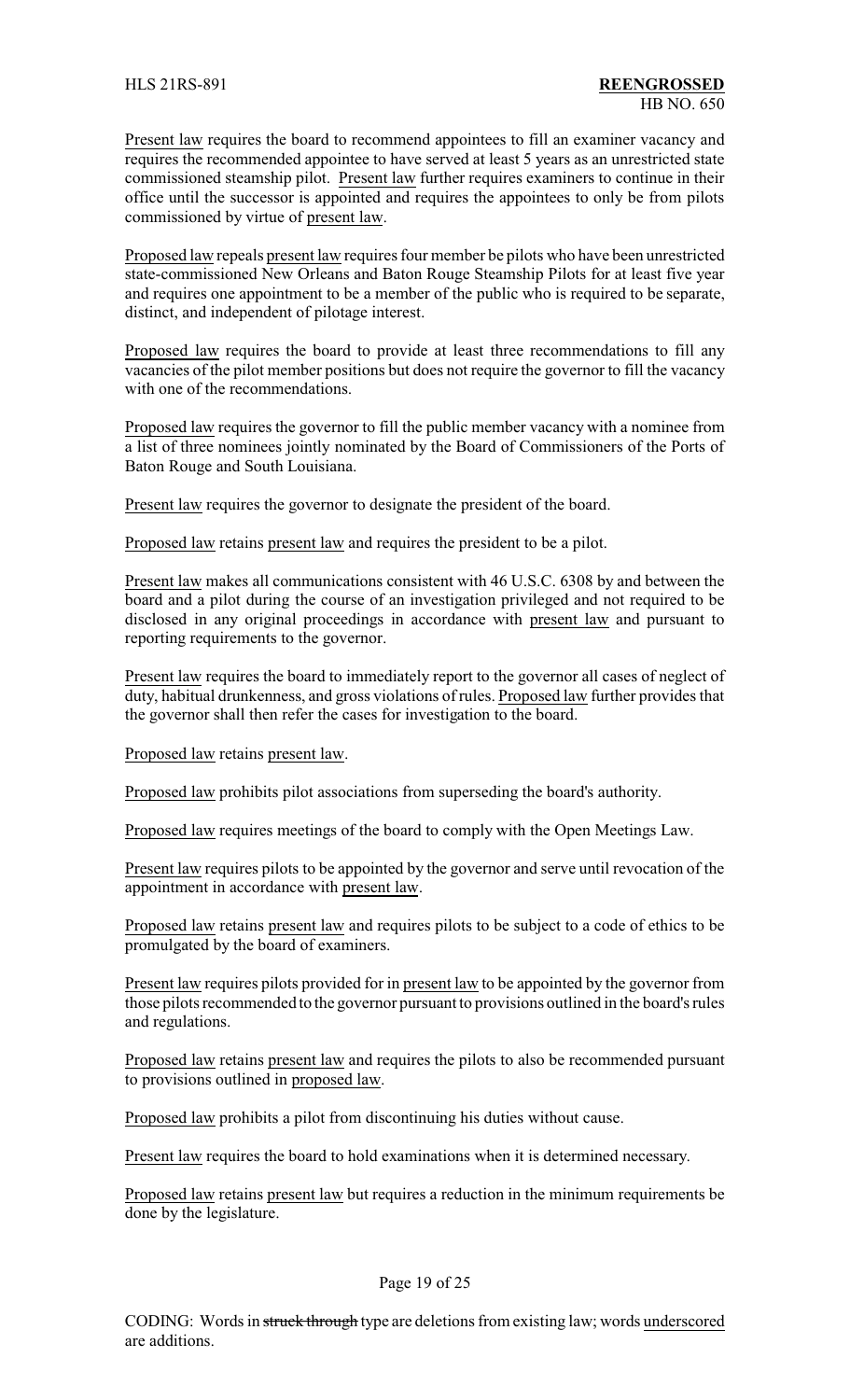Present law requires applicants to meet the requirements set forth in the board's Pilot Development Program and authorizes the governor to appoint applicant who has complied with present law to fill existing vacancies.

Proposed law repeals present law.

Proposed law sets forth the following criteria for participation in a pilot apprenticeship program:

- (1) Have a bachelor's degree or diploma from a n accredited maritime academy approved pursuant to federal present law.
- (2) Be under 45 years of age.
- (3) Hold certain U.S. Coast Guard licenses.

Proposed law authorizes the Board of Steamship Pilot Examiners to allow a pilot with a state license but no U.S. Coast Guard license to perform his duties on an interim basis while applying or renewing a U.S. Coast Guard license.

Proposed law sets forth the board's requirements for pilotage certification as follows:

- (1) A commissioned pilot shall comply with the requirements to maintain their commission.
- (2) Beginning on Jan. 1, 2022, a commissioned pilot must maintain a valid commission by attending 40 hours of continuing education classes that must meet certain criteria.

Proposed law requires the commissioners to provide the governor, speaker of the House, and president of the Senate with an annual report of all state-commissioned pilots and all applicants accepted to an apprenticeship program, including their age, sex, race, and whether the applicant is related to a pilot or a public official.

Proposed law prohibits the board from discriminating against an applicant during the selection or examination process in favor of a person related to a pilot or elected official, and based on race, color, religion, gender, national origin, age, disability, political affiliation, or belief.

Present law authorizes the fee commission to establish fees and rates under certain circumstances.

Proposed law adds that the fee commission can hire certain professionals and initiate proceedings.

Present law requires the pilotage fees and rates to bear as a lien on ships or vessels for nonpayment and allows for enforcement within one year from the date of service.

Proposed law retains present law but changes the enforcement window to within three years of service.

Proposed law requires the fee commission to establish rules that provide definitions for pilotage services pursuant to present law.

Present law authorizes the pilotage fee commission to take into account any factor relevant to the determination of reasonable and just fees and rates.

#### Page 20 of 25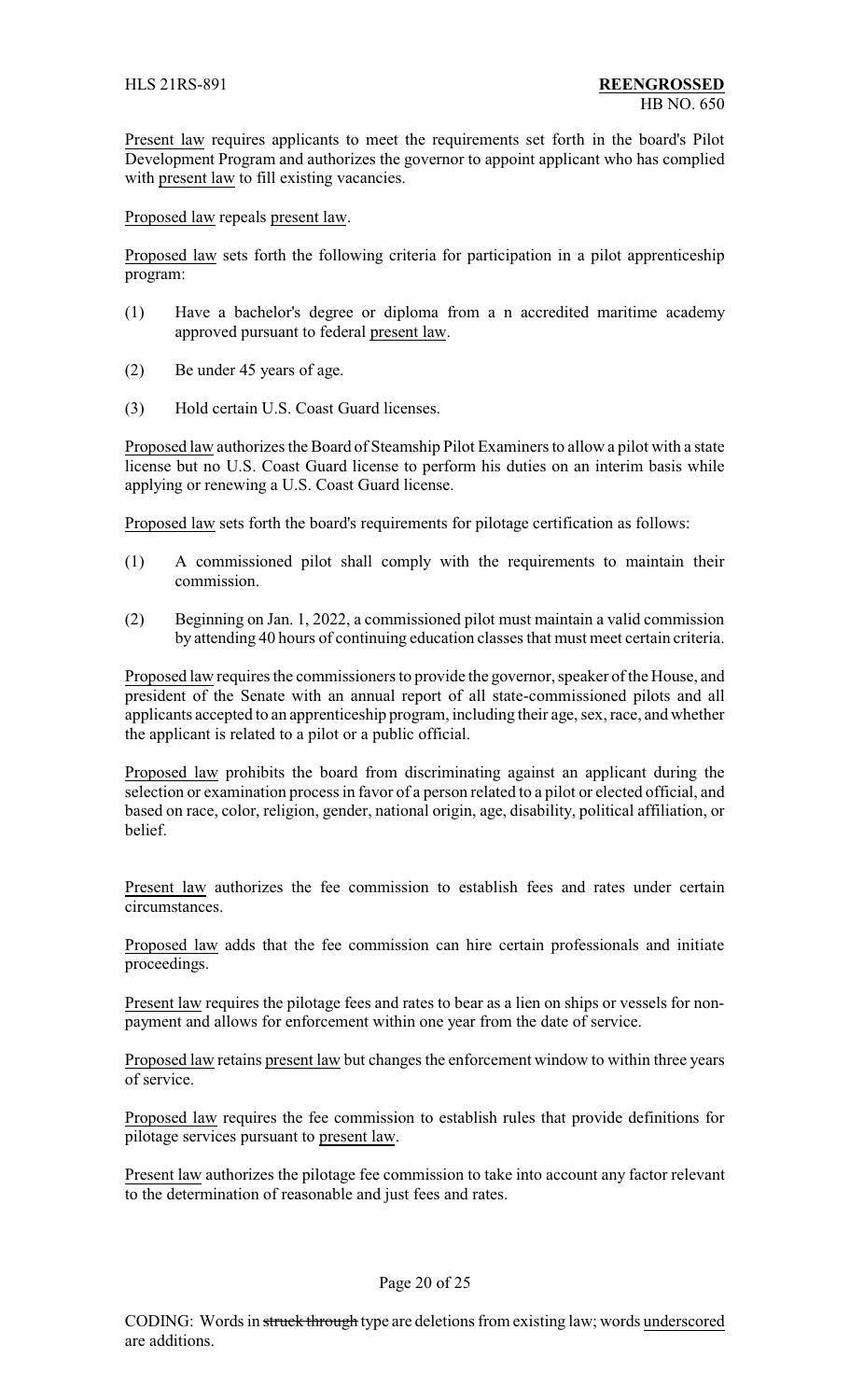Proposed law retains present law and authorizes the fee commission to take into account the conditions and risk factors of the route, the geographical, nautical, marine, weather, or other characteristics of the area, and other charges levied by the commission that are relevant to the proceeding or request for action.

Board of Louisiana River Pilot Review and Oversight

Present law requires members of the board to serve without compensation, but allows member appointed as former judges to get per diem of not more than \$150.

Proposed law retains present law but changes the per diem amount from not more than \$150 to the same amount established by the Louisiana Supreme Court from time to time for ad hoc judges.

Present law requires the board to meet twice a year and requires six members of the board to be present to have a quorum. Present law further requires a vote of a majority of the members of the board to make a decision of the board.

Proposed law retains present law but changes the vote needed to make a decision of the board from a majority of the members of the board to a majority of the members of the board present.

Present law requires the first meeting of the board to convene on or before March 1, 2005.

Proposed law repeals present law.

Present law authorizes the board to approve or reject proposed rules or regulations made by the Board of Commissioners or Examiners except for emergency rules and regulations.

Proposed law retains present law but changes the requirement to make emergency rules and regulations subject to board approval byrequiring the Board of Commissioners or Examiners to transmit emergency rules and regulations to the board and to each member of the board and allows a board member to request a hearing for the purpose of rejecting or approving the rule or regulation by giving notice to the chairman of the board or an officer of the board in the absence of the chairman.

Proposed law further requires a meeting requested to consider an emergency regulation or rule be held within 30 days of the request for the meeting. A vote to reject an emergency regulation or rule shall make it null and of no effect.

Proposed law requires that a review of an emergency rule conducted pursuant to proposed law be in addition to present law as set forth in the Administrative Procedure Act, and makes proposed law control with regard to the emergency rules promulgated by the Board of Commissioners or Examiners where there is a conflict between proposed law and present law as set forth in the Administrative Procedure Act.

Proposed law sets forth that the boards of commissioners or examiners are established for the purposes of prudent and safe pilotage and requires the pilot members of the Board of Commissioners or Examiners to consider the purpose of prudent in safe pilotage in their decisions and deliberations.

Proposed law requires the pilot members of the Board of Commissioners or Examiners to act independently of the pilots they regulate and to act independently of any pilots' association. Any effort to exert undue control or influence the decisions of commissioners or examiners is a violation of law.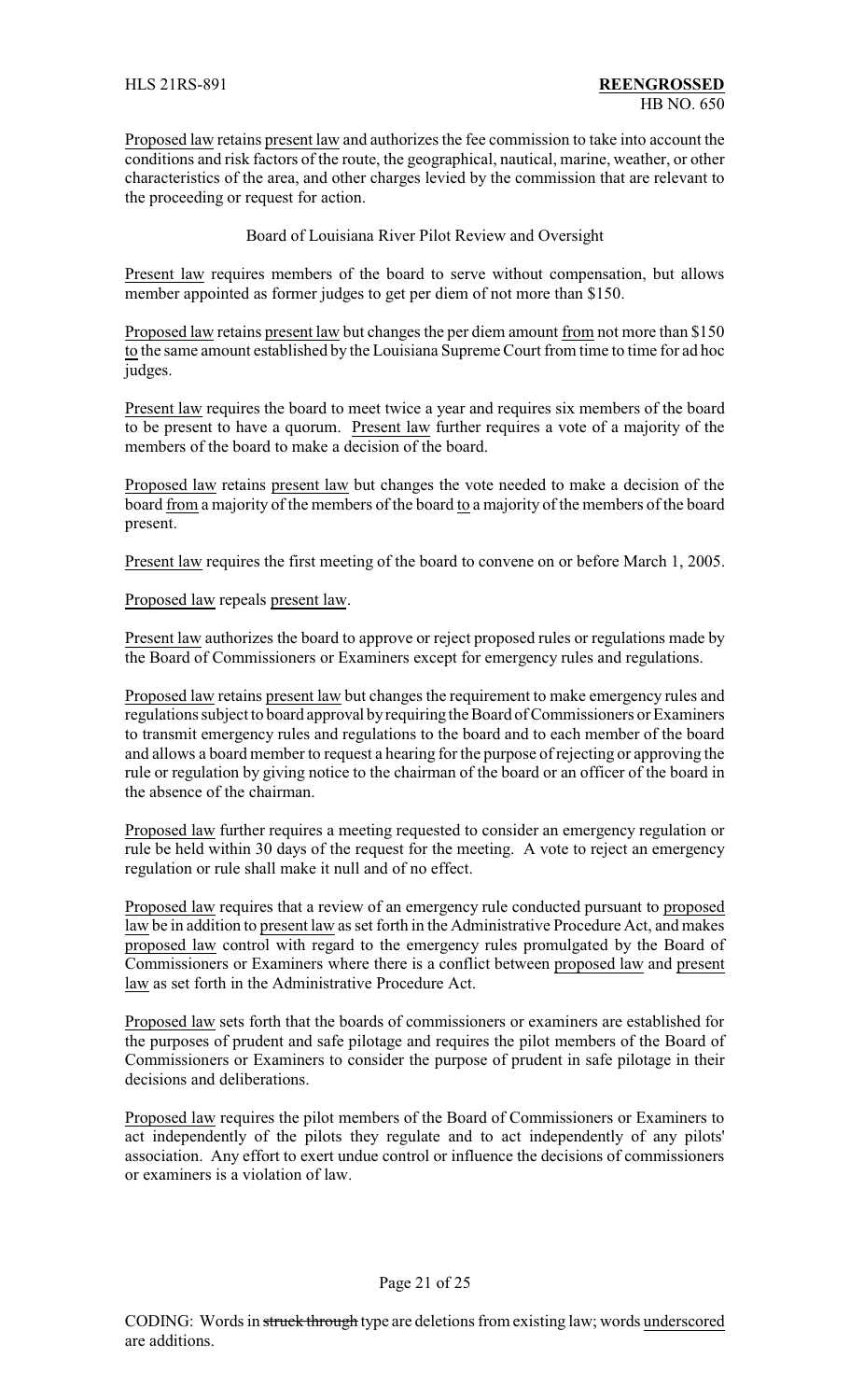Proposed law prohibits a pilot association, partnership, corporation, or limited liability company from creating a provision which impinges on or diminishes the authority or duties of the Board of Commissioners or Examiners.

Proposed law repeals present law.

(Amends R.S. 34:942, 991, 992(B), 993, 1005, 1042, 1043(C) and (D), 1044, 1045, 1122(A)(1)(d), (2), and (3), (C)(1)(intro. para.), (d) and (e) and (2), 1133(G), 1134, and 1135(B); Adds R.S. 34:992(C), 1122(A)(4) and (C)(1)(f) and (g), 1139, and 1140)

#### Summary of Amendments Adopted by House

- The Committee Amendments Proposed by House Committee on Commerce to the original bill:
- 1. Make technical changes.
- 2. Remove a provision that requires one member of the Board of River Port Pilot Commissioners for the Port of Orleans to be chosen from a list of 4 nominees submitted bythe New Orleans Steamship Association, the Louisiana Association of Business and Industry, the Louisiana Chemical Association, the Louisiana Mid-Continent Oil and Gas Association, and the International Freight Forwarders and Customs brokers Association of New Orleans, Inc and prohibits the nominee from serving on the Board of Louisiana River Pilot Review and Oversight or the Louisiana Pilotage Fee Commission.
- 3. Add a provision that requires one member of the Board of River Port Pilot Commissioners for the Port of Orleans to be the commander of the U.S. Coast Guard Atlantic Area, 8<sup>th</sup> district or his designee.
- 4. Add a provision that changes the per diem amount for the Board of Louisiana River Pilot Review and Oversight from an amount not to exceed \$150 to the same per diem established by the Louisiana Supreme Court from time to time for ad hoc judges.
- 5. Add a provision that makes decisions of the board final if voted on by a majority of the board members present.
- 6. Make changes to the regulation regarding the emergency rulemaking process of the Board of Commissioners or Examiners and requires the Board of Commissioners or Examiners to transmit emergency rules to the board and to each member of the board, allow 10 days for a member to call a meeting to review the rule, and hold a requested meeting within 30 days of the request.
- 7. Add a provision that sets forth the purpose of the boards of commissioners or examiners for prudent and safe pilotage and requires the pilot members of the Board of Commissioners or Examiners to consider the purpose of prudent and safe pilotage, act independently of the pilots they regulate, and act independently of any association of pilots.
- 8. Add that any effort by pilots or a pilots' association to influence or control the decisions of a commissioner or examiner is a violation of the law.
- 9. Prohibit a pilot association, partnership, corporation, or limited liabilitycompany from creating a provision that impinges on or diminishes the authority or duties of the Board of Commissioners or Examiners.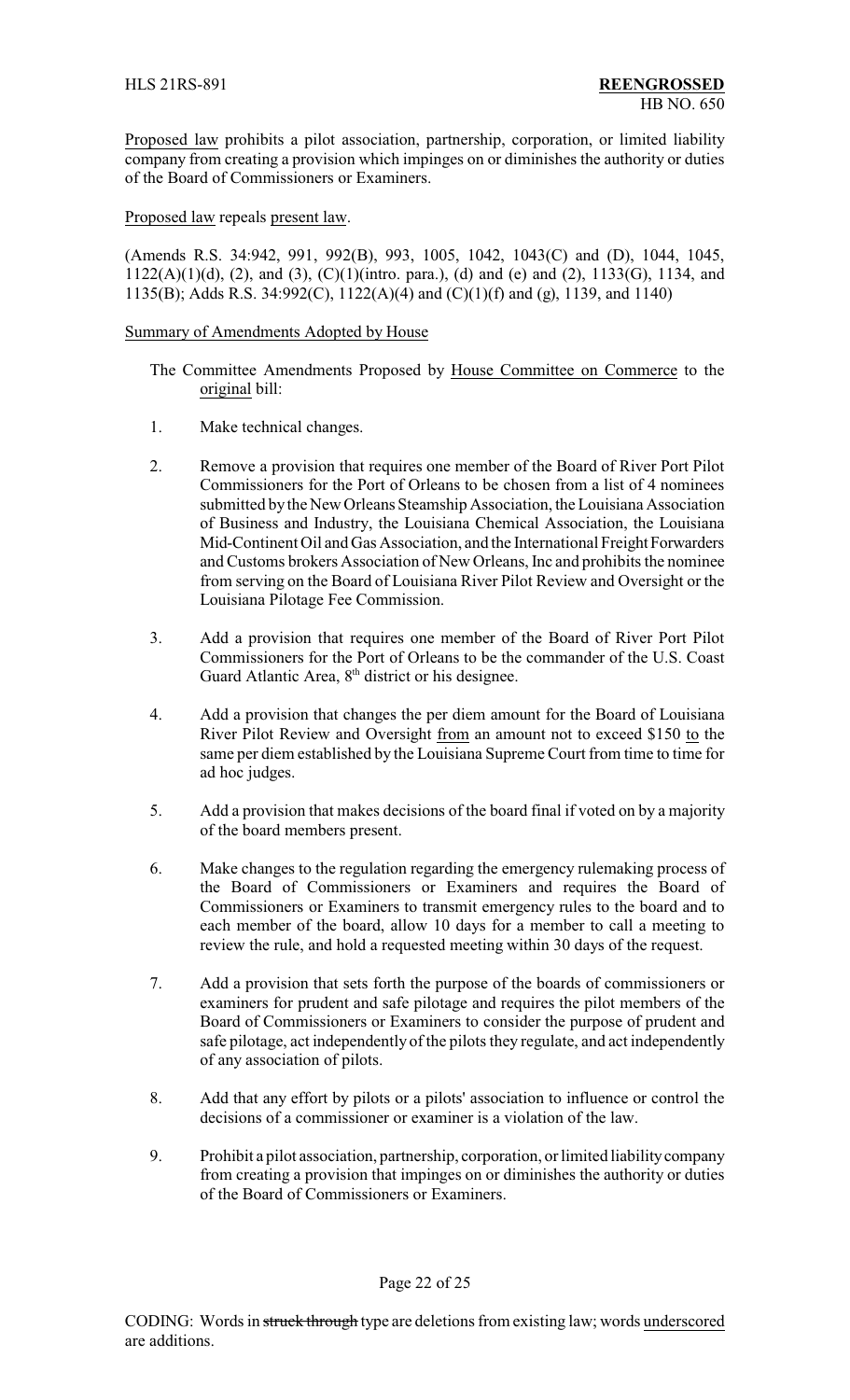#### The House Floor Amendments to the engrossed bill:

- 1. Make technical changes.
- 2. Change provisions relative to the Bar of Examiners of Bar Pilots to require two examiners to be active bar pilots with at least 5 years of service piloting seagoing vessels into and out of the Mississippi River and the Port of Orleans and to require the Board of Commissioners of the Port of New Orleans to recommend to the governor three individuals from which the governor may choose one who shall be separate, distinct, and independent of pilotage interest.
- 3. Change provisions relative to the Board of River Port Pilot Commissioners for the Port of New Orleans to increase the membership from three to five, to require four of the commissioners to be commissioned river port pilots with an active commission of not less than five years, and to require the Board of Commissioners of the Port of New Orleans, the Plaquemines Port and Harbor Terminal District, and the St. Bernard Port, Harbor and Terminal District to jointly recommend to the governor three individuals from which the governor may choose one commissioner who shall be separate, distinct, and independent of pilotage interest and is prohibited from serving on the Board of Louisiana River Pilot Review and Oversight or the Louisiana Pilot Fee Commission.
- 4. Require the commissioners on the Board of River Port Pilot Commissioners to complywith the La. Code of Governmental Ethics and prohibit compensation for being on the board.
- 5. Restore present law requiring the Board of River Port Pilot Commissioners to formulate rules for the proper and safe pilotage.
- 6. Require river port pilots to adhere to an ethical code of conduct promulgated by the Board of River Port Pilot Commissioners.
- 7. Prohibit river port pilots from discontinuing service as a pilot without cause.
- 8. Change requirements for candidates seeking to be river port pilots and join a pilot apprenticeship program to require a bachelor's degree, have certain U.S. Coast Guard licenses, and be less than 40 years of age.
- 9. Authorize the Board of River Port Pilot Commissioners to allow a pilot with a state license but without the required U.S. Coast Guard license to perform his duties on an interim basis while applying or renewing a U.S. Coast Guard license.
- 10. Change provisions regarding continuing professional education requirements to require a mandatory minimum number of classes and programs as required by the Board of River Port Pilot Commissioners and to require a competence standard promulgated by the Board of River Port Pilot Commissioners.
- 11. Change provisions regarding a report from Board of River Port Pilot Commissioners to the governor, the president of the Senate, and the speaker of the House of Representatives to require the Board of River Port Pilot Commissioners to submit a report that includes all state-commissioned pilots, including their first and last names and all applicants accepted for licensure or an apprenticeship program, including their age, sex, race, and whether they are related to any river port pilot or to any public official.
- 12. Prohibit certain discrimination by the Board of River Port Pilot Commissioners against an applicant.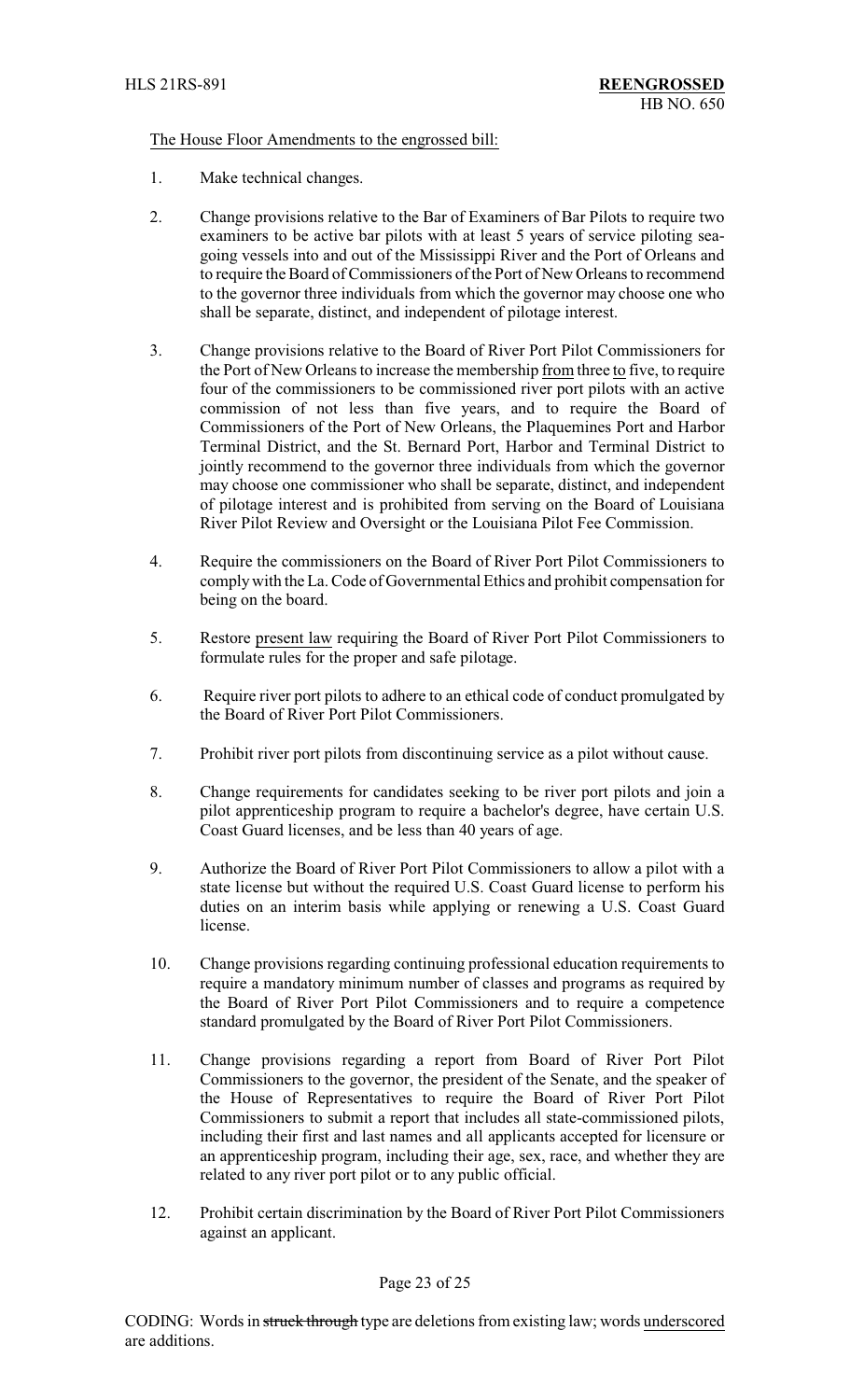- 13. Change the provision regarding privileged communications between the Board of River Port Pilot Commissioners and river port pilots to make it applicable to communications consistent with 46 U.S.C. 6308.
- 14. Change provisions relative to the Board of Examiners for New Orleans and Baton Rouge Steamship Pilots for the Mississippi River to increase the membership from three to five, to require four of the appointments to be pilots who have been unrestricted state-commissioned New Orleans and Baton Rouge Steamship Pilots for at least five years, and to require one appointment to be a member of the public required to be separate, distinct, and independent of pilotage interest.
- 15. Change the provisions regarding vacancies of the pilot member positions on the Board of Examiners for New Orleans and Baton Rouge Steamship Pilots to require the board to provide a list of at least three recommendations to the governor to fill the vacancy and set forth that the governor is not required to appoint one of the recommendations.
- 16. Change the provisions regarding vacancies of the public member position on the Board of Examiners for New Orleans and Baton Rouge Steamship Pilots to require the governor to appoint an examiner from a list of three nominations provided by the Board of Commissioners of the Ports of Baton Rouge and South Louisiana.
- 17. Require the examiners to take an oath to faithfully perform their duties, comply with the La. Code of Governmental Ethics, and prohibit compensation for being on the board.
- 18. Change the provision regarding the governor's authority to designate the board president to require the president be a pilot.
- 19. Add a provision requiring certain communications consistent with 46 U.S.C. 6308 be privileged.
- 20. Require steamship pilots be subject to a code of ethics to be promulgated by the board of examiners.
- 21. Prohibit a pilot from discontinuing duties without cause.
- 22. Require changes to reduce minimum pilot requirements to be done by the legislature.
- 23. Change requirements for candidates seeking to join a pilot apprenticeship program to require a bachelor's degree, have certain U.S. Coast Guard licenses, and be less than 45 years of age.
- 24. Authorize the Board of Steamship Pilot Examiners to allow a pilot with a state license but without the required U.S. Coast Guard license to perform his duties on an interim basis while applying or renewing a U.S. Coast Guard license.
- 25. Change provisions regarding continuing professional education requirements to require eight hours of continuing professional education classes approved by the board and to require a competence standard promulgated by the board.
- 26. Change provisions regarding a report from the Board of Examiners for New Orleans and Baton Rouge Steamship Pilots to the governor, the president of the Senate, and the speaker of the House of Representatives to require the Board of Examiners for New Orleans and Baton Rouge Steamship Pilots to submit a report